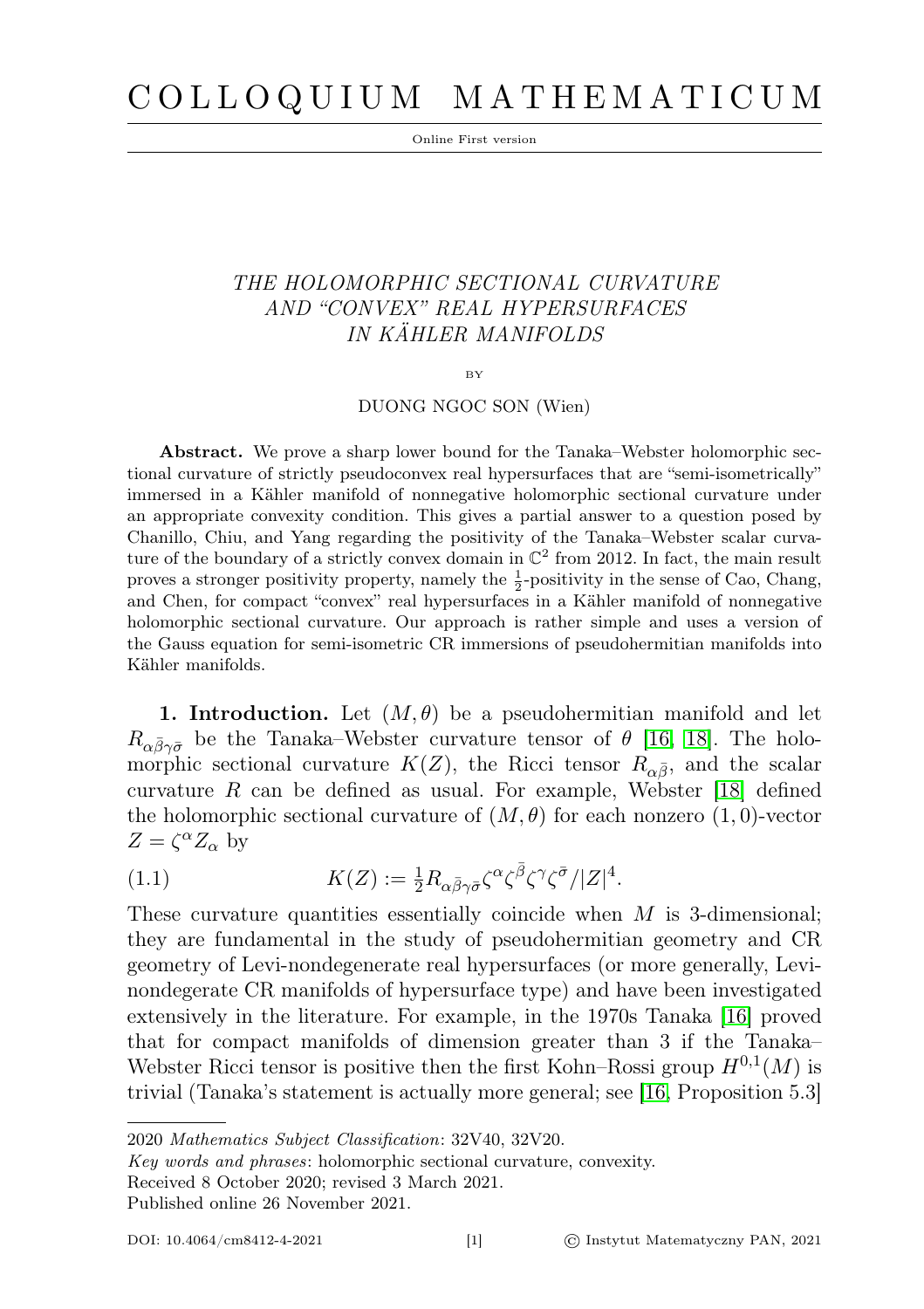#### 2 D. N. SON

for details). In the 2010s, Chanillo, Chiu, and Yang [\[3\]](#page-20-0) proved that for a compact 3-dimensional strictly pseudoconvex CR manifold, the positivity of the scalar curvature and the nonnegativity of the CR Paneitz operator imply embeddability into a complex space. This result partially motivated further research on the positivity of the scalar curvature and the CR Paneitz operator. Chanillo, Chiu, and Yang [\[4\]](#page-20-1) proved, among other interesting results, that the scalar curvature R is positive on a real ellipsoid of  $\mathbb{C}^2$  [\[4,](#page-20-1) Theorem 1.2]. In general dimension, a positive lower bound for the Tanaka–Webster Ricci tensor on a real ellipsoid can be deduced from Li–Tran [\[9\]](#page-21-2) which studies a lower estimate for the eigenvalue of the sub-Laplacian [\[9,](#page-21-2) Theorem 1.1]. In [\[4,](#page-20-1) p. 81], Chanillo, Chiu, and Yang posed an interesting question whether the scalar curvature R must be positive on strictly convex domains in  $\mathbb{C}^2$ .

In this paper, we give a partial affirmative answer to this question for a special class of real hypersurfaces in  $\mathbb{C}^2$ . More precisely, for the "pluriharmonic perturbations" of the sphere, the C-convexity (a weaker notion of the usual convexity; see, e.g., [\[1\]](#page-20-2)) does imply a positive lower bound for the holomorphic sectional curvature  $K(Z)$ . This is a special case of a more general result for pseudohermitian manifolds that are "convex" (in an appropriate sense) "semi-isometrically" immersed (in the sense of [\[14\]](#page-21-3)) in a Kähler manifold having nonnegative holomorphic sectional curvature. Here, the new notion of convexity is defined as follows. First, recall that a pseudohermitian manifold  $(M, \theta) \subset (\mathcal{X}, \omega)$  is said to be *semi-isometrically immersed* in a Kähler manifold  $(\mathcal{X}, \omega)$  if  $d\theta = \iota^* \omega$ , where  $\iota$  is the inclusion. The second fundamental form  ${\rm I\!I}$  for  $\iota$  is defined using the Chern connection  $\widetilde{\nabla}$  on  ${\mathcal X}$  and the Tanaka–Webster connection  $\nabla$  on M via the Gauss formula, that is,

(1.2) 
$$
\mathbb{I}(X,Y) := \nabla_X Y - \nabla_X Y
$$

for vector fields  $X, Y \in \mathbb{C}T(M)$ , extended smoothly to vector fields in  $\mathbb{C}T(\mathcal{X})$ . If  $Z_{\alpha}$  is a local unitary frame for  $T^{(1,0)}(M)$ , then the  $(1,0)$ -mean curvature is defined [\[14\]](#page-21-3) by

(1.3) 
$$
H := \sum_{\alpha=1}^{n} \mathbb{I}(Z_{\bar{\alpha}}, Z_{\alpha}).
$$

Then H is a section of the normal bundle  $N^{(1,0)}(M)$ , the orthogonal complement of  $T^{(1,0)}(M)$  in  $T^{(1,0)}(\mathcal{X})$  [\[14\]](#page-21-3). The real mean curvature vector is defined by

$$
\mu = \frac{1}{2}(H + \overline{H}).
$$

If M is a real hypersurface in  $\mathcal{X}$ , then the (1,0)-normal bundle  $N^{(1,0)}(M)$ has 1-dimensional fibers and the restriction  $\mathbb{I}|_{H(M)}$ ,  $H(M) := \Re T^{(1,0)}(M)$ ,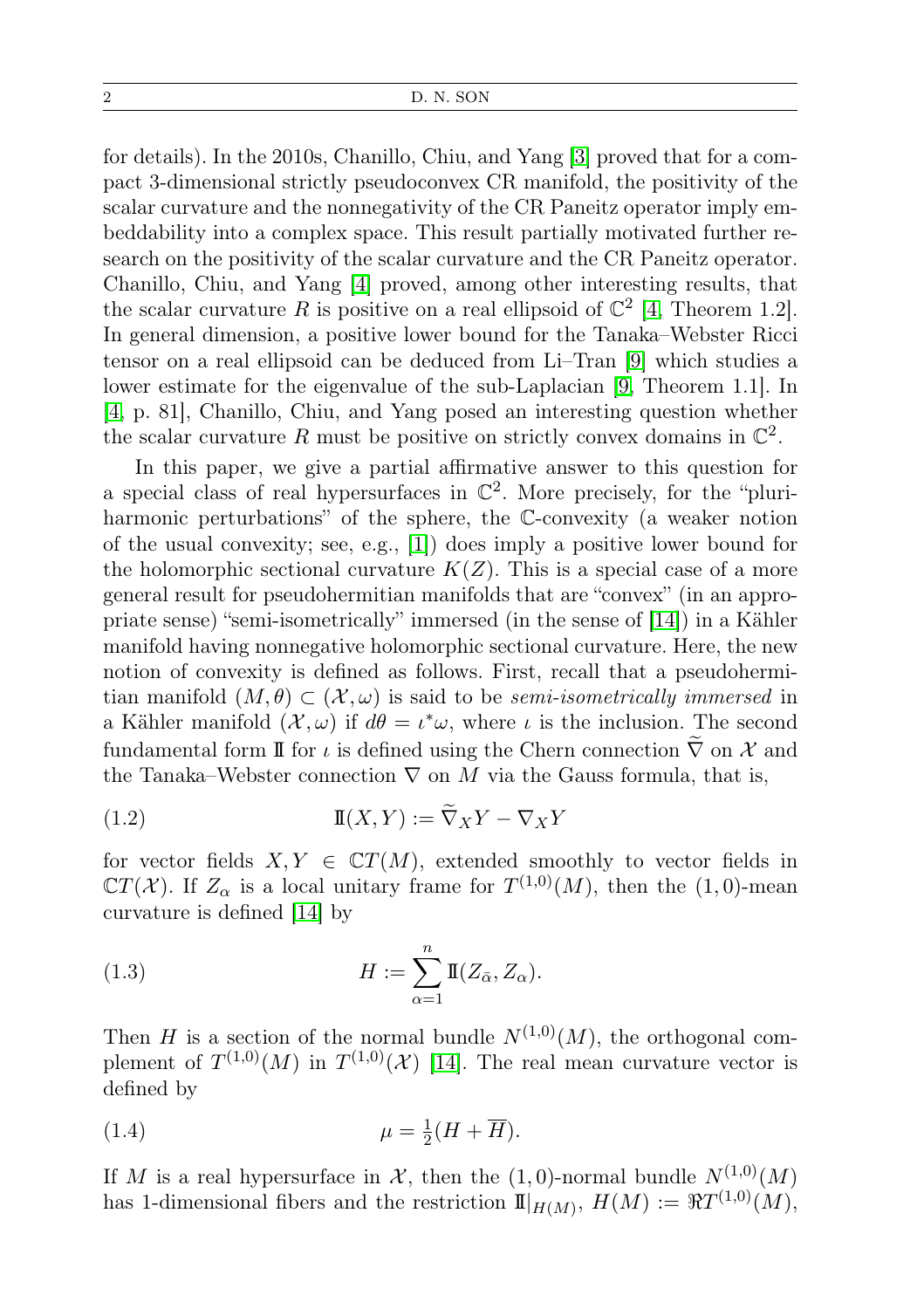is determined by a scalar-valued form

<span id="page-2-3"></span>(1.5) 
$$
h(X,Y) = \langle \mathbb{I}(X,Y), \mu \rangle / |\mu|, \quad X, Y \in H(M).
$$

We can state the definition of the C-convexity that is relevant for our purposes as follows.

<span id="page-2-2"></span>DEFINITION 1.1. Let  $(M, \theta) \subset (\mathcal{X}, \omega)$  be a strictly pseudoconvex semiisometrically immersed real hypersurface in a Kähler manifold. We say that  $(M, \theta)$  is pseudohermitian C-convex if the scalar second fundamental form h is positive semi-definite in the complex tangent space  $H(M)$ .

Clearly, this definition is analogous to the well-known notion of C-convexity for subsets of  $\mathbb{C}^{n+1}$  or  $\mathbb{CP}^{n+1}$  in the complex analysis literature; see [\[1\]](#page-20-2) and Section [2.3.](#page-10-0)

In analogy with the notion of holomorphic sectional curvature [\(1.1\)](#page-0-0), we define the *holomorphic sectional torsion*  $A(Z)$  for each nonzero vector  $Z = \zeta^{\alpha} Z_{\alpha}$  in  $T^{(1,0)}(M)$  by

(1.6) 
$$
A(Z) := i A_{\alpha\beta} \zeta^{\alpha} \zeta^{\beta} / |Z|^2,
$$

where  $A_{\alpha\beta}$  is the pseudohermitian torsion; see Section 2 for details. It should be mentioned that twice the real part of  $|Z|^2A(Z)$ , often denoted by  $Tor(Z, Z)$ , i.e.

$$
\operatorname{Tor}(Z,Z) := i A_{\alpha\beta} \zeta^{\alpha} \zeta^{\beta} - i A_{\bar{\alpha}\bar{\beta}} \zeta^{\bar{\alpha}} \zeta^{\bar{\beta}},
$$

plays an important role in several problems in the pseudohermitian geometry. We mention here, for example, the Lichnerowicz-type estimate for the first positive eigenvalue of the sub-Laplacian (see e.g. [\[9\]](#page-21-2) and the references therein) and the classification of the closed CR torsion solitons [\[2\]](#page-20-3).

We have the following theorem.

<span id="page-2-1"></span>THEOREM 1.2. Let  $(M, \theta)$  be a pseudohermitian real hypersurface of a Kähler manifold  $(X, \omega)$  with  $d\theta = \iota^* \omega$ . Then  $(M, \theta)$  is pseudohermitian  $\mathbb{C}$ convex if and only if

<span id="page-2-4"></span>
$$
(1.7)\qquad |A(Z)| \le |H|^2
$$

for all  $Z \in T^{(1,0)}(M)$ ,  $Z \neq 0$ . In this case the Tanaka–Webster holomorphic sectional curvature K of  $(M, \theta)$  and the holomorphic sectional curvature K of  $(\mathcal{X}, \omega)$  satisfy

<span id="page-2-0"></span>(1.8) 
$$
K(Z) \ge \frac{\tilde{K}(Z) + |H|^2}{2}.
$$

Moreover, the inequalities are sharp.

The difference between the coefficients of K and  $\tilde{K}$  in [\(1.8\)](#page-2-0) is artificial and due to the factor  $\frac{1}{2}$  in [\(1.1\)](#page-0-0), which was chosen by Webster [\[18\]](#page-21-1) so that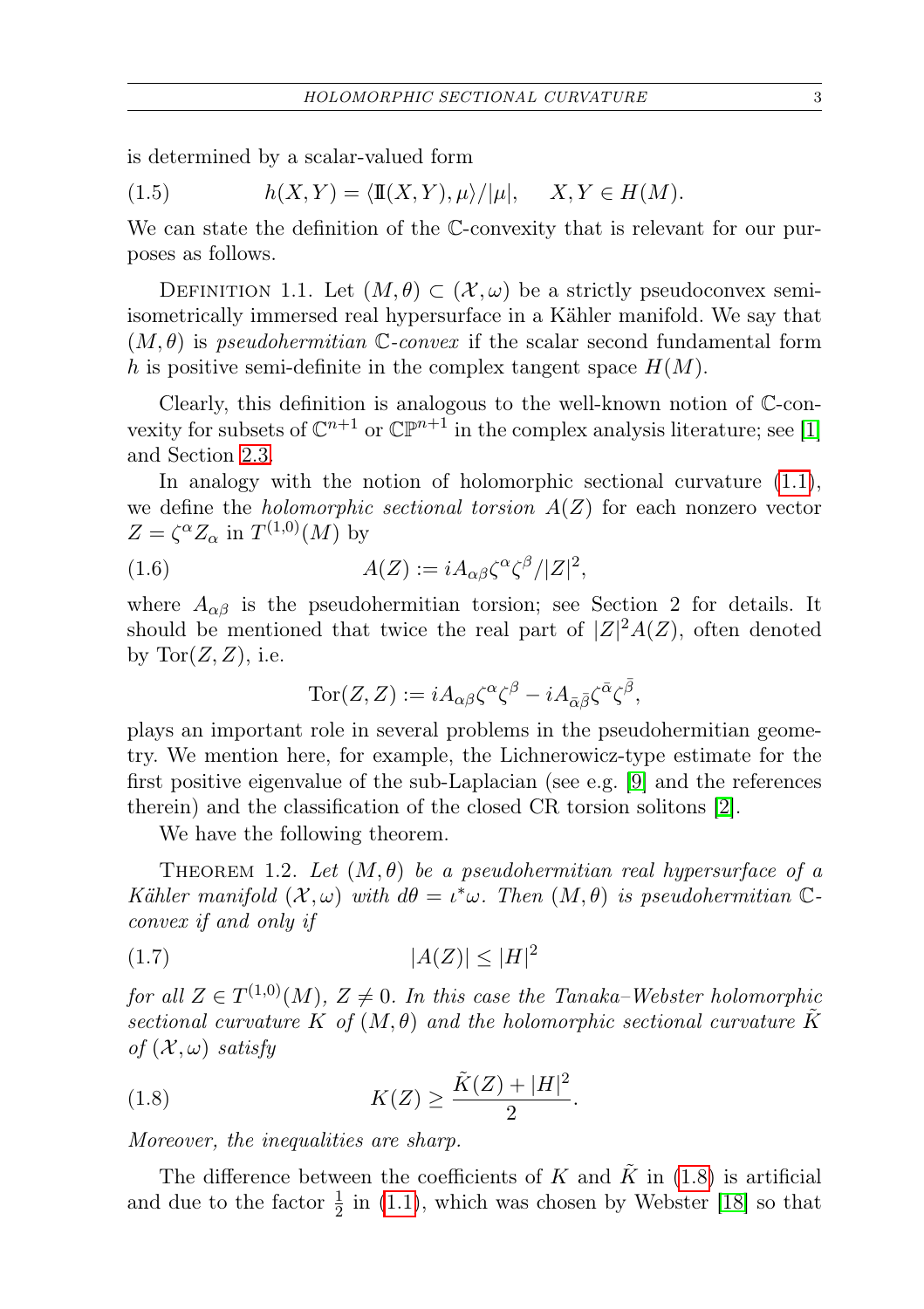the hypersphere  $|z|^2 = 1$  with the "standard" pseudohermitian structure  $\theta := i \overline{\partial} |z|^2$  has constant curvature +1.

The arguably simplest case in which Theorem [1.2](#page-2-1) applies is when  $\mathcal{X}$ is a Kähler surface of nonnegative holomorphic sectional curvature. In this case,  $(M, \theta)$  is three-dimensional and its pseudohermitian C-convexity implies the positivity of the Tanaka–Webster scalar curvature. In analogy with the positive scalar curvature problem in Riemannian geometry, we can ask: what CR manifolds can be endowed with a positive Tanaka–Webster scalar curvature pseudohermitian structure? In a certain sense the existence of such a structure is weaker than its Riemannian analogue. In fact, there are CR manifolds diffeomorphic to the 3-torus  $\mathbb{T}^3$  which admit pseudohermitian structures of positive Tanaka–Webster scalar curvature (see Remark 3.4), while tori of dimension at least 3 admit no positive scalar curvature Riemannian metric [\[13\]](#page-21-4). Recently, Cao, Chang, and Chen [\[2\]](#page-20-3) considered a condition stronger than the positivity of the Tanaka–Webster scalar curvature, the  $C_0$ -positivity, which involves both curvature and torsion. For compact CR 3-manifolds they proved that the  $C_0$ -positivity with  $C_0 \geq 1/2$  implies the positivity of an adapted Riemannian metric. Moreover, the threshold 1/2 is sharp (see Remark 3.4).

Combining this result and Theorem [1.2,](#page-2-1) we obtain the following

<span id="page-3-0"></span>COROLLARY 1.3. Let  $(M^3, \theta)$  be a compact 3-dimensional strictly pseudohermitian C-convex real hypersurface in a Kähler surface  $(\mathcal{X}, \omega)$  with nonnegative holomorphic sectional curvature. Then M admits a Riemannian metric of positive curvature.

We point out that both the convexity of  $(M^3, \theta)$  and the nonnegativity of the sectional curvature of the ambient space are necessary for Corol-lary [1.3.](#page-3-0) Indeed, consider the CR link  $\Sigma(p,q,r)$  of a Brieskorn–Pham singularity  $V(p,q,r) := \{z_1^p + z_2^q + z_3^r = 0\} \subset \mathbb{C}^3$ . Generally,  $V(p,q,r)$  with the induced metric from a suitable flat metric on  $\mathbb{C}^3$  has nonpositive holomorphic sectional curvature. For an appropriate choice of contact form  $\theta$ , the link  $\Sigma(p,q,r)$  is a pseudohermitian C-convex (in fact, of vanishing pseudohermitian torsion) real hypersurface in  $V(p,q,r)$ . On the other hand, it is well-known that many of these CR links admit no positive scalar curvature metrics  $[6, 10]$  $[6, 10]$ ; see also  $[11]$ . Thus, we obtain a wealth of examples which show that the nonnegativity of  $K$  in Corollary [1.3](#page-3-0) is necessary. See Section [4](#page-15-0) for details.

In the rest of this introduction, we describe a concrete and familiar situation in which the pseudohermitian C-convexity in the sense of Definition [1.1](#page-2-2) coincides with the well-known and more intuitive notion of C-convexity in complex analysis as defined in [\[1\]](#page-20-2). The latter, in turn, is weaker than the "usual" convexity for subsets of the complex euclidean space. We thus obtain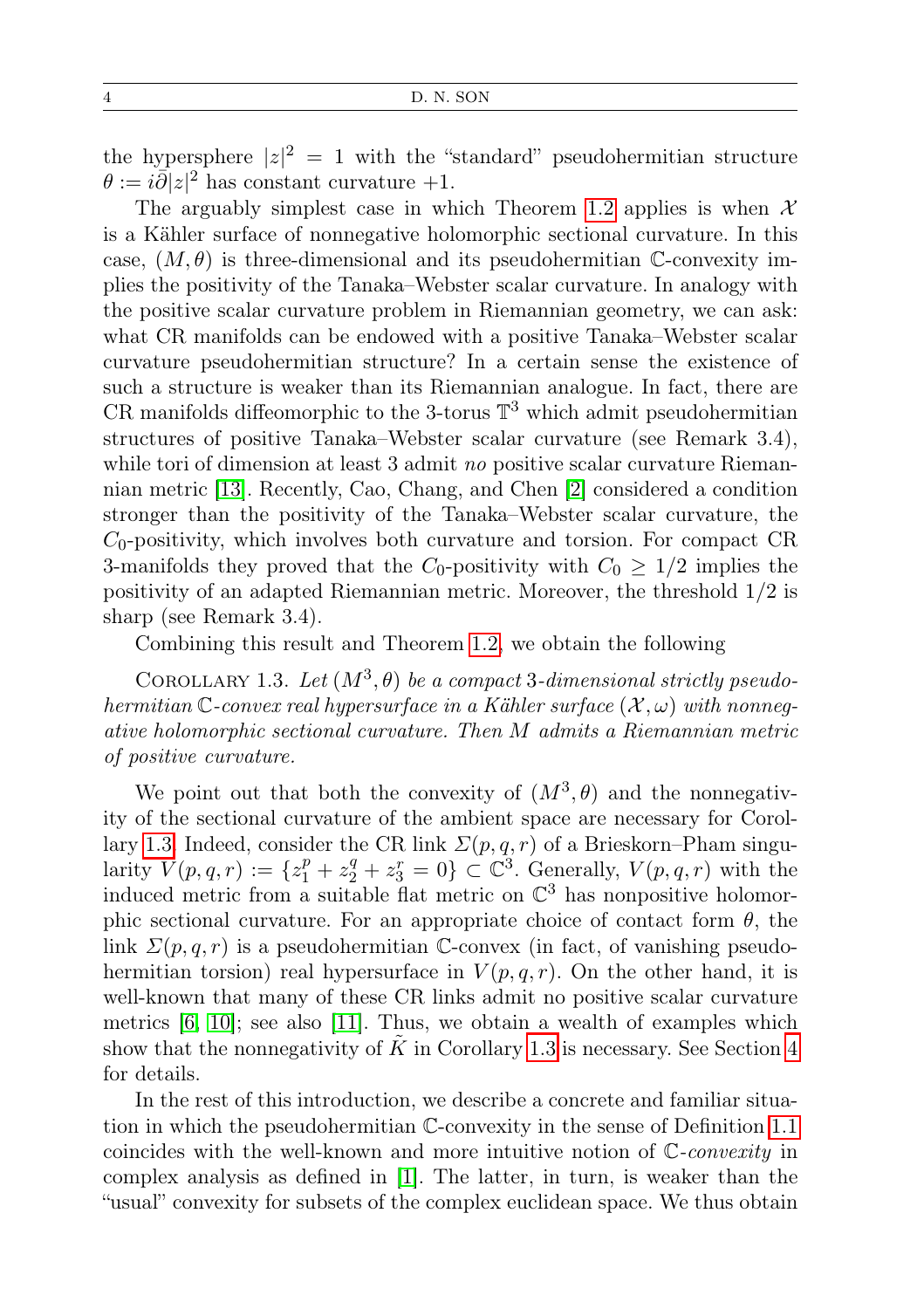a family of manifolds for which the pseudohermitian C-convexity is evident. More precisely, let  $M \subset \mathbb{C}^{n+1}$  be a real hypersurface defined by  $\varrho = 0$  with  $d\rho \neq 0$ . Recall that if the restriction of the Hessian of  $\rho$  onto the complex tangent space  $H(M)$  is positive semi-definite, then M is C-convex [\[1\]](#page-20-2).

In what follows, we shall assume the following condition holds along  $M$ :

<span id="page-4-0"></span>(1.9) 
$$
\frac{\partial^2 \varrho}{\partial z_j \partial \bar{z}_k} = a_{j\bar{k}} + o(\varrho),
$$

where  $a_{j\bar{k}}$  is a positive definite Hermitian matrix with constant entries. Then M is strictly pseudoconvex. Let  $\theta = \iota^*(i\bar{\partial}\varrho)$  be a pseudohermitian structure on M and  $\omega = ia_{j\bar{k}}dz^j \wedge d\bar{z}^k$  the Kähler form of a flat Kähler metric on  $\mathbb{C}^{n+1}$ . Clearly,

$$
d\theta = \iota^*\omega.
$$

Thus,  $\iota$  is semi-isometric. In Proposition [2.5,](#page-10-1) we prove that under condi-tion [\(1.9\)](#page-4-0) M is pseudohermitian C-convex if and only if M is C-convex in the sense of [\[1\]](#page-20-2). Moreover, let

(1.10) 
$$
|\partial \varrho|^2 := \sum_{j,k=1}^{n+1} a^{j\bar{k}} \varrho_j \varrho_{\bar{k}}
$$

be the squared-length of  $\partial \varrho$  in the (dual) metric  $\omega$ . Then  $|H|^2 = 1/|\partial \varrho|^2$ . In fact,  $|H|^2$  coincides with the *Graham–Lee transverse curvature* of the defining function; see [\[14\]](#page-21-3). As a consequence of Theorem [1.2](#page-2-1) and Proposition [2.5,](#page-10-1) we have the following

<span id="page-4-1"></span>COROLLARY 1.4. Let  $(M, \theta)$  be given as above and assume that  $(1.9)$ holds. If M is C-convex then  $(M, \theta)$  has  $\frac{1}{2}$ -positive holomorphic sectional curvature. More precisely, for any  $(1,0)$ -vector  $Z \in T^{(1,0)}(M), Z \neq 0$ ,

(1.11) 
$$
K(Z) \ge \frac{1}{2} |\partial \varrho|^{-2} \ge \frac{1}{2} |A(Z)|.
$$

The inequalities are sharp.

Corollary [1.4](#page-4-1) generalizes [\[4,](#page-20-1) Theorem 1.2] and [\[9\]](#page-21-2) about the positivity of the Tanaka–Webster scalar curvature on real ellipsoids. Recall that an ellipsoid E in  $\mathbb{C}^2 \cong \mathbb{R}^4$  is a compact real hypersurface given by the equation

$$
ax^2 + by^2 + cu^2 + dv^2 = 1.
$$

In complex coordinates  $z = x + iy$ ,  $w = u + iv$ , we have

$$
E = \{(z, w) \in \mathbb{C}^2 \colon \varrho = \alpha |z|^2 + \beta |w|^2 + \Re(\gamma z^2 + \sigma w^2) - 1 = 0\},\
$$

where  $\alpha = (a+b)/2$ ,  $\beta = (c+d)/2$ ,  $\gamma = (a-b)/2$ , and  $\sigma = (c-d)/2$ . Put  $\theta =$  $\iota^*(i\bar{\partial}\varrho)$ , where  $\iota: E \to \mathbb{C}^2$  is the inclusion. Then  $(E, \theta)$  is semi-isometrically immersed in  $\mathbb{C}^2$  with the metric  $\alpha dz \otimes d\bar{z} + \beta dw \otimes d\bar{w}$ . As E is strictly convex,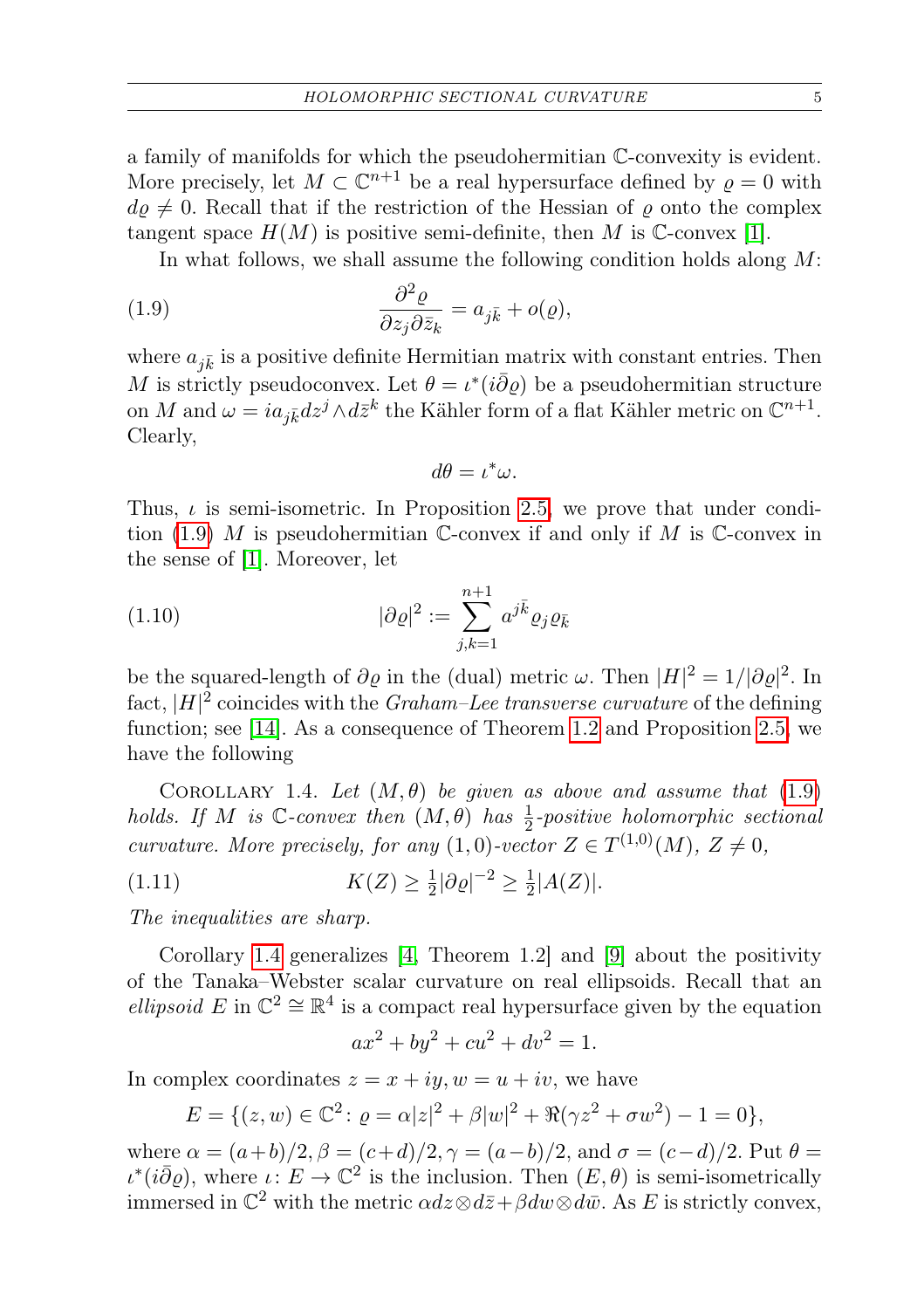it is strictly C-convex in the sense of [\[1\]](#page-20-2) (hence pseudohermitian C-convex in the sense of Definition [1.1](#page-2-2) by Proposition [2.5\)](#page-10-1). Thus

(1.12) 
$$
R = 2K \ge \frac{1}{|\partial \varrho|^2} = \frac{\alpha \beta}{\beta |\varrho_z|^2 + \alpha |\varrho_w|^2}.
$$

In particular,  $R > 0$ , which was proved before in [\[9\]](#page-21-2) and [\[4\]](#page-20-1).

Evidently, a real ellipsoid in general dimension is strictly convex and the same argument as above also shows that its holomorphic sectional curvature is bounded below by  $\frac{1}{2}|\partial \varrho|^{-2} > 0$ .

A motivation for studying lower estimates of the scalar curvature is to bound the first positive eigenvalue  $\lambda_1(\Box_b)$  of the Kohn Laplacian  $\Box_b :=$  $\bar{\partial}_b^* \bar{\partial}_b + \bar{\partial}_b \bar{\partial}_b^*$  from below. Such a lower bound was first obtained in [\[3\]](#page-20-0) under the nonnegativity of the CR Paneitz operator (see [\[3\]](#page-20-0) and [\[15\]](#page-21-7) for more details on the CR Paneitz operator and [\[8\]](#page-21-8) for higher-dimensional version of this estimate). Combining Corollary [1.4,](#page-4-1) Chanillo, Chiu, and Yang's lower bound [\[3\]](#page-20-0), and the recent result of Takeuchi [\[15\]](#page-21-7), we obtain

<span id="page-5-2"></span>COROLLARY 1.5. Let  $M$  be a compact strictly pseudoconvex pseudohermitian real hypersurface  $\mathbb{C}^2$  defined by  $\rho = 0$  and let  $\theta = i \bar{\partial} \rho$ . Assume that [\(1.9\)](#page-4-0) holds. If M is  $\mathbb{C}$ -convex, then the first positive eigenvalue  $\lambda_1(\Box_b)$  of the Kohn Laplacian acting on functions satisfies

<span id="page-5-0"></span>(1.13) 
$$
\lambda_1(\Box_b) \geq \frac{1}{2} \min_M \left( \frac{1}{|\partial \varrho|^2} \right).
$$

REMARK 1.6. When  $\varrho_{j\bar{k}} = \delta_{jk}$ , the Kronecker symbol, it was proved by Li, Lin, and the author [\[7\]](#page-20-5) that

<span id="page-5-1"></span>(1.14) 
$$
\lambda_1(\Box_b) \leq \operatorname{average}_M\left(\frac{1}{|\partial \varrho|^2}\right)
$$

where the averaging is taken with respect to the volume form  $\theta \wedge d\theta$ . In [\(1.13\)](#page-5-0), due to the factor 1/2 on the right-hand side, the estimate is not expected to be sharp. In view of [\(1.14\)](#page-5-1), it is interesting whether one can improve [\(1.13\)](#page-5-0) with the constant 1 on the right-hand side.

# 2. Background and basic results

2.1. Pseudohermitian structures on real hypersurfaces. In this section, we introduce several basic notions and results of pseudohermitian geometry of nondegenerate real hypersurfaces in a complex manifold. For further details, we refer the readers to [\[16\]](#page-21-0) and [\[18\]](#page-21-1).

Let  $M \subset \mathcal{X}$  be a strictly pseudoconvex real hypersurface in a complex manifold. The CR structure on  $M$  is induced from the complex structure on  $\mathcal{X}$ , namely,

$$
T^{(1,0)}(M) := T^{(1,0)}(\mathcal{X}) \cap \mathbb{C}T(M).
$$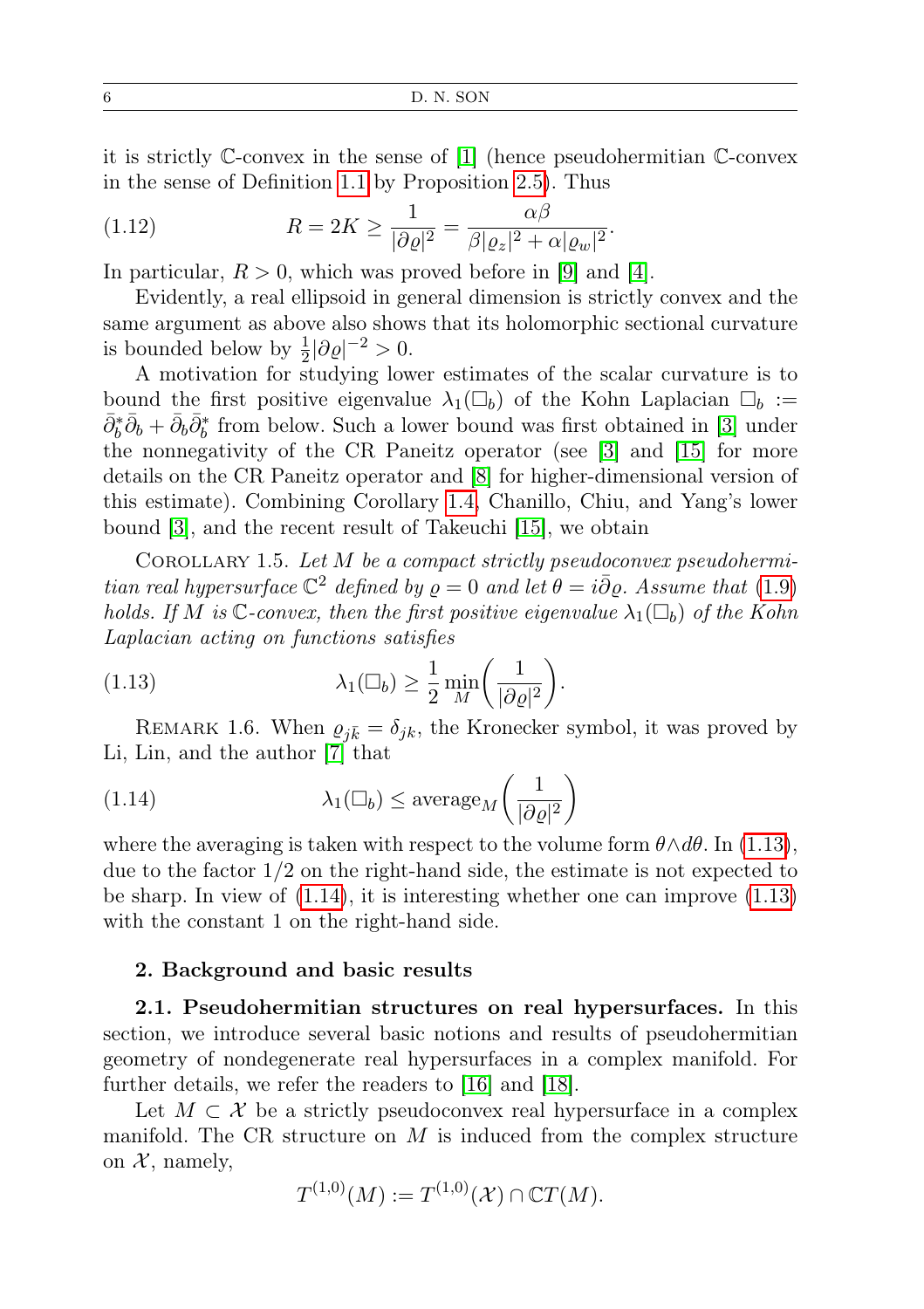The real hyperplane  $H(M) := \Re(T^{(1,0)}(M)) \subset T(M)$  is the kernel of a nonvanishing real 1-form  $\theta$ . By strict pseudoconvexity,  $d\theta$  is positive or negative definite when restricted to  $H(M)$ . For simplicity, we assume that  $d\theta$  is positive definite on  $H(M)$ . The triple  $(M, T^{(1,0)}(M), \theta)$  is called a *pseudo-*hermitian manifold [\[18\]](#page-21-1).

Fix a pseudohermitian structure  $\theta$ . There exists a unique real vector field  $T$  transverse to  $H$ , the Reeb vector field, such that

$$
T \rfloor d\theta = 0, \quad \theta(T) = 1.
$$

Let  $Z_{\alpha}$ ,  $\alpha = 1, \ldots, n$ , be a local frame for  $T^{(1,0)}(M)$  and let  $Z_{\bar{\alpha}} = \overline{Z_{\alpha}}$  be the conjugates. Then  $\{Z_{\alpha}, Z_{\bar{\alpha}}, T\}$  is a local frame for  $\mathbb{C}T(M)$ . Its dual frame  $\{\theta^{\alpha}, \theta^{\bar{\alpha}}, \theta\}$  is called an admissible coframe if

$$
d\theta=ih_{\alpha\bar{\beta}}\theta^{\alpha}\wedge\theta^{\bar{\beta}},
$$

where  $h_{\alpha\bar{\beta}}$  is a positive definite Hermitian matrix. We use  $h_{\alpha\bar{\beta}}$  and its inverse transpose  $h^{\alpha\bar{\beta}}$  to lower and raise the Greek indices.

On a pseudohermitian manifold, there is a canonical linear connection the Tanaka–Webster connection [\[16,](#page-21-0) [18\]](#page-21-1)—which can be defined by

$$
\nabla Z_{\alpha} = \omega_{\alpha}{}^{\beta} Z_{\beta}, \quad \nabla Z_{\bar{\alpha}} = \omega_{\bar{\alpha}}{}^{\bar{\beta}} Z_{\bar{\beta}}, \quad \nabla T = 0,
$$

where the connection forms  $\omega_{\alpha}{}^{\beta}$  satisfy the following structural equations:

$$
d\theta^{\beta} = \theta^{\alpha} \wedge \omega_{\alpha}{}^{\beta} + A^{\beta}{}_{\bar{\alpha}}\theta \wedge \theta^{\bar{\alpha}},
$$
  

$$
dh_{\alpha\bar{\beta}} = \omega_{\alpha}{}^{\gamma}h_{\gamma\bar{\beta}} + h_{\alpha\bar{\gamma}}\omega_{\bar{\beta}}{}^{\bar{\gamma}}.
$$

The tensor  $A_{\alpha\beta}$  is the pseudohermitian torsion, which is shown to be symmetric:  $A_{\alpha\beta} = A_{\beta\alpha}$  [\[18\]](#page-21-1). The curvature form  $\Omega_{\alpha}^{\beta} := d\omega_{\alpha}{}^{\beta} - \omega_{\alpha}{}^{\gamma} \wedge \omega_{\gamma}{}^{\beta}$  of the Tanaka–Webster connection satisfies

$$
\begin{split} \varOmega_{\alpha}{}^{\beta} &= R^{\beta}_{\alpha\gamma\bar{\sigma}}\theta^{\gamma}\wedge\theta^{\bar{\sigma}} - \nabla^{\beta}A_{\alpha\gamma}\theta\wedge\theta^{\gamma} + \nabla_{\alpha}A^{\beta}{}_{\bar{\gamma}}\theta\wedge\theta^{\bar{\gamma}} \\ &- iA_{\alpha\gamma}\theta^{\gamma}\wedge\theta^{\beta} + i h_{\alpha\bar{\gamma}}A^{\beta}{}_{\bar{\varrho}}\theta^{\bar{\gamma}}\wedge\theta^{\bar{\varrho}}. \end{split}
$$

The tensor  $R_{\alpha}{}^{\beta}{}_{\gamma\bar{\sigma}}$  is called the *Tanaka–Webster curvature*. It has the following symmetries:

$$
R_{\alpha\bar{\beta}\gamma\bar{\sigma}} = R_{\gamma\bar{\beta}\alpha\bar{\sigma}} = R_{\alpha\bar{\sigma}\gamma\bar{\beta}}.
$$

As usual, contraction of indices gives the Ricci tensor  $R_{\alpha\bar{\beta}} = h^{\gamma\bar{\sigma}} R_{\alpha\bar{\beta}\gamma\bar{\sigma}}$  and the scalar curvature  $R = h^{\alpha \bar{\beta}} R_{\alpha \bar{\beta}}$ . The Tanaka–Webster holomorphic sectional curvature is defined similarly to the Hermitian or Kähler case by [\(1.1\)](#page-0-0). For CR 3-manifolds, these three curvature quantities are essentially the same.

The fundamental Chern–Moser invariant of Levi-nondegenerate CR manifolds can be "represented" by the completely tracefree part of the Tanaka–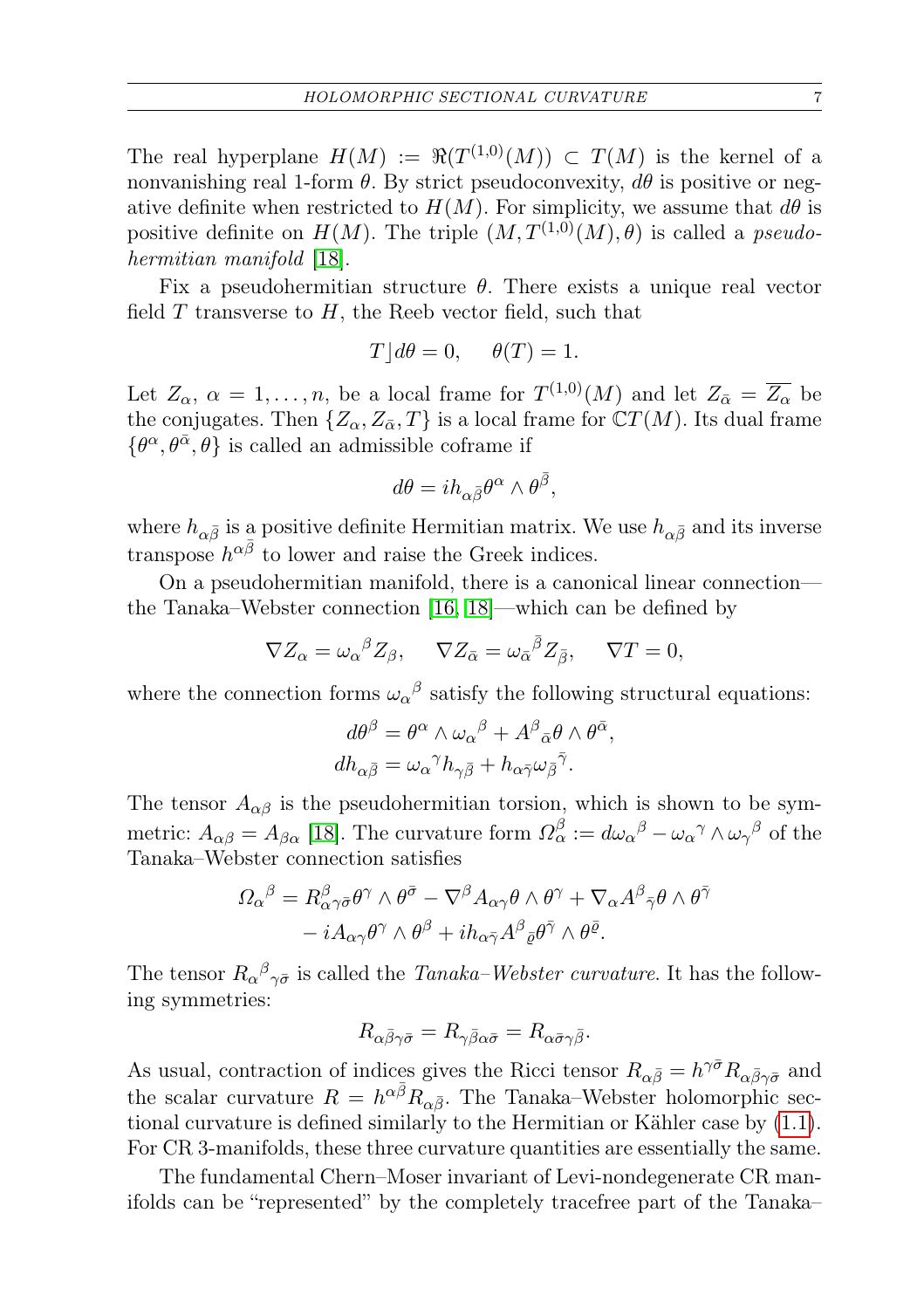Webster curvature, the *Chern–Moser–Weyl tensor*  $S_{\beta}{}^{\alpha}{}_{\gamma\bar{\sigma}}$  [\[18\]](#page-21-1). Precisely,

$$
S_{\beta}{}^{\alpha}{}_{\gamma\bar{\sigma}} = R_{\beta}{}^{\alpha}{}_{\gamma\bar{\sigma}} - \frac{R_{\beta}{}^{\alpha}h_{\gamma\bar{\sigma}} + R_{\gamma}{}^{\alpha}h_{\beta\bar{\sigma}} + \delta^{\alpha}_{\beta}R_{\gamma\bar{\sigma}} + \delta^{\alpha}_{\gamma}R_{\beta\bar{\sigma}}}{n+2} + \frac{R(\delta^{\alpha}_{\beta}h_{\gamma\bar{\sigma}} + \delta^{\alpha}_{\gamma}h_{\beta\bar{\sigma}})}{(n+1)(n+2)},
$$

where dim  $M = 2n + 1 \geq 5$ .

Let f be a smooth function on a compact pseudohermitian manifold  $M$ . We can write

$$
df = f_{\alpha}\theta^{\alpha} + f_{\bar{\beta}}\theta^{\bar{\beta}} + f_0\theta.
$$

The Kohn Laplacian  $\Box_b : C^{\infty}(M, \mathbb{C}) \rightarrow C^{\infty}(M, \mathbb{C})$  acting on functions,  $\Box_b f = \bar{\partial}_b^* \bar{\partial}_b f$ , can be expressed locally by

<span id="page-7-0"></span>
$$
\Box_b f = -f_{\bar{\alpha}}{}^{\bar{\alpha}},
$$

where an index preceded by a comma indicates a Tanaka–Webster covariant derivative. For compact embeddable strictly pseudoconvex CR manifolds, the spectral theory of  $\Box_b$  is well-understood. Combining Chanillo, Chiu, and Yang [\[3\]](#page-20-0) and Takeuchi [\[15\]](#page-21-7), we find that the first positive eigenvalue  $\lambda_1(\Box_b)$ on embeddable CR 3-manifold satisfies

(2.1) 
$$
\lambda_1(\Box_b) \geq \frac{1}{2} \min_M R.
$$

This is meaningful when  $(M, \theta)$  has positive Tanaka–Webster scalar curvature. For the case  $n := \dim_{CR} M \geq 2$ , if the Tanaka–Webster Ricci curvature is bounded below by  $\kappa > 0$ , then

(2.2) 
$$
\lambda_1(\Box_b) \geq \frac{n}{n+1} \kappa;
$$

see [\[8\]](#page-21-8).

2.2. Semi-isometric CR immersions and the Gauss equations. Let  $M \subset \mathbb{C}^{n+1}$  be a strictly pseudoconvex CR manifold and let  $\varrho$  be a defining function for M, i.e.,  $M = \{ \varrho = 0 \}$  and  $d\varrho \neq 0$  along M. If in addition  $\rho$  is strictly plurisubharmonic, then it induces a Kähler metric  $\omega =$  $i\partial\bar{\partial}\varrho$  on a neighborhood U of M. The pseudohermitian structure  $\theta := \iota^*(i\bar{\partial}\varrho)$ and the Kähler form  $\omega$  satisfy  $d\theta = \iota^* \omega$  and thus  $\iota \colon M \to U$  is a semiisometric immersion in the terminology of [\[14\]](#page-21-3).

DEFINITION 2.1 ([\[14\]](#page-21-3)). Let  $(M, \theta)$  be a strictly pseudoconvex pseudohermitian manifold,  $(\mathcal{X}, \omega)$  a Kähler manifold, and  $F: M \to (\mathcal{X}, \omega)$  a smooth CR mapping. We say that  $F$  is *semi-isometric* if

$$
(2.3) \t d\theta = F^*\omega.
$$

If  $M \subset \mathcal{X}$  and if the inclusion  $\iota: (M, \theta) \to (\mathcal{X}, \omega)$  is semi-isometric, then we say that  $(M, \theta)$  is a pseudohermitian submanifold of  $(\mathcal{X}, \omega)$ . In this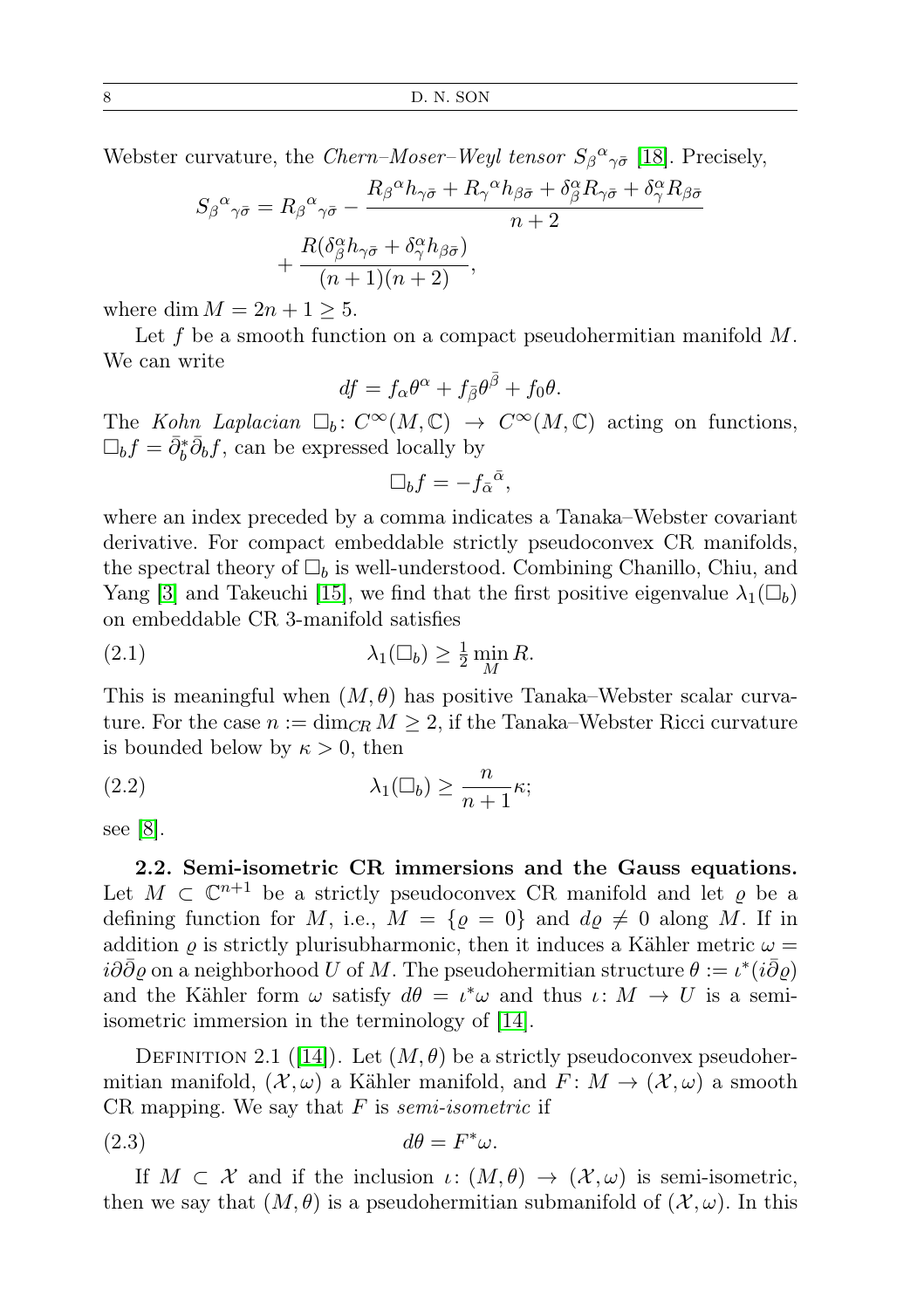situation, the pseudohermitian geometry of  $(M, \theta)$  and the Kähler geometry of the ambient manifold  $(\mathcal{X}, \omega)$  are related via the Gauss equations [\[14\]](#page-21-3). We describe this in more detail as follows. Let  $\nabla$  and  $\nabla$  be the Tanaka–Webster connection of  $(M, \theta)$  and the Chern connection of  $(X, \omega)$ , respectively. Then the second fundamental form of M is defined by the Gauss formula (cf. [\[14\]](#page-21-3))

$$
\mathbb{I}(Z,W) := \widetilde{\nabla}_{\widetilde{Z}} \widetilde{W} - \nabla_Z W.
$$

Here  $\widetilde{Z}$  and  $\widetilde{W}$  are smooth extensions of Z and W to a neighborhood of a point of M in  $\mathcal X$ . Taking the trace of II on horizontal directions, we obtain the (1, 0)-mean curvature vector field

(2.4) 
$$
H := \frac{1}{n} \sum_{\alpha=1}^{n} \mathbb{I}(Z_{\bar{\alpha}}, Z_{\alpha}).
$$

Basic properties of  $\mathbb I$  and  $H$  were given in [\[14\]](#page-21-3). For example,  $\mathbb I$  is nonsymmetric, but for  $Z, W \in T^{(1,0)}(M)$ ,

$$
\mathbb{I}(Z,W) = \mathbb{I}(W,Z),
$$

while for  $Z \in T^{(1,0)}(M)$  and  $\overline{W} \in T^{(0,1)}(M)$ ,

(2.6) 
$$
\mathbb{I}(Z,\overline{W}) - \mathbb{I}(\overline{W},Z) = -i\langle Z,\overline{W}\rangle T,
$$

where  $T$  is the Reeb vector field. Moreover,

(2.7) 
$$
\mathbb{I}(Z,\overline{W}) = \langle Z,\overline{W}\rangle\overline{H}.
$$

We say that  $\iota$  is totally umbilical if  $\mathbb{I}(Z, W) = 0$  for all  $(1, 0)$ -vectors Z and W.

We shall use the following conventions for the curvature operator and the torsion of ∇:

$$
R(X,Y)Z = \nabla_X \nabla_Y Z - \nabla_Y \nabla_X Z - \nabla_{[X,Y]} Z,
$$
  

$$
\mathbb{T}_{\nabla}(X,Y) = \nabla_X Y - \nabla_Y X - [X,Y].
$$

Denote by  $\tau$  the pseudohermitian torsion, i.e.,

(2.8) 
$$
\tau X := \mathbb{T}_{\nabla}(T, X).
$$

The Levi metric on M and the Kähler metric on X will be denoted by  $\langle \cdot, \cdot \rangle$ . The curvature of the Chern connection of  $\omega$  will be denoted by R. The Gauss equations are as follows:

<span id="page-8-0"></span>PROPOSITION 2.2 (Gauss equations [\[14\]](#page-21-3)). Let  $\iota: (M, \theta) \hookrightarrow (\mathcal{X}, \omega)$  be a pseudohermitian submanifold of a Kähler manifold. Let  $R$  and  $\tilde{R}$  be the curvature operators of the Tanaka–Webster and Chern connections on M and  $X$ , respectively. Then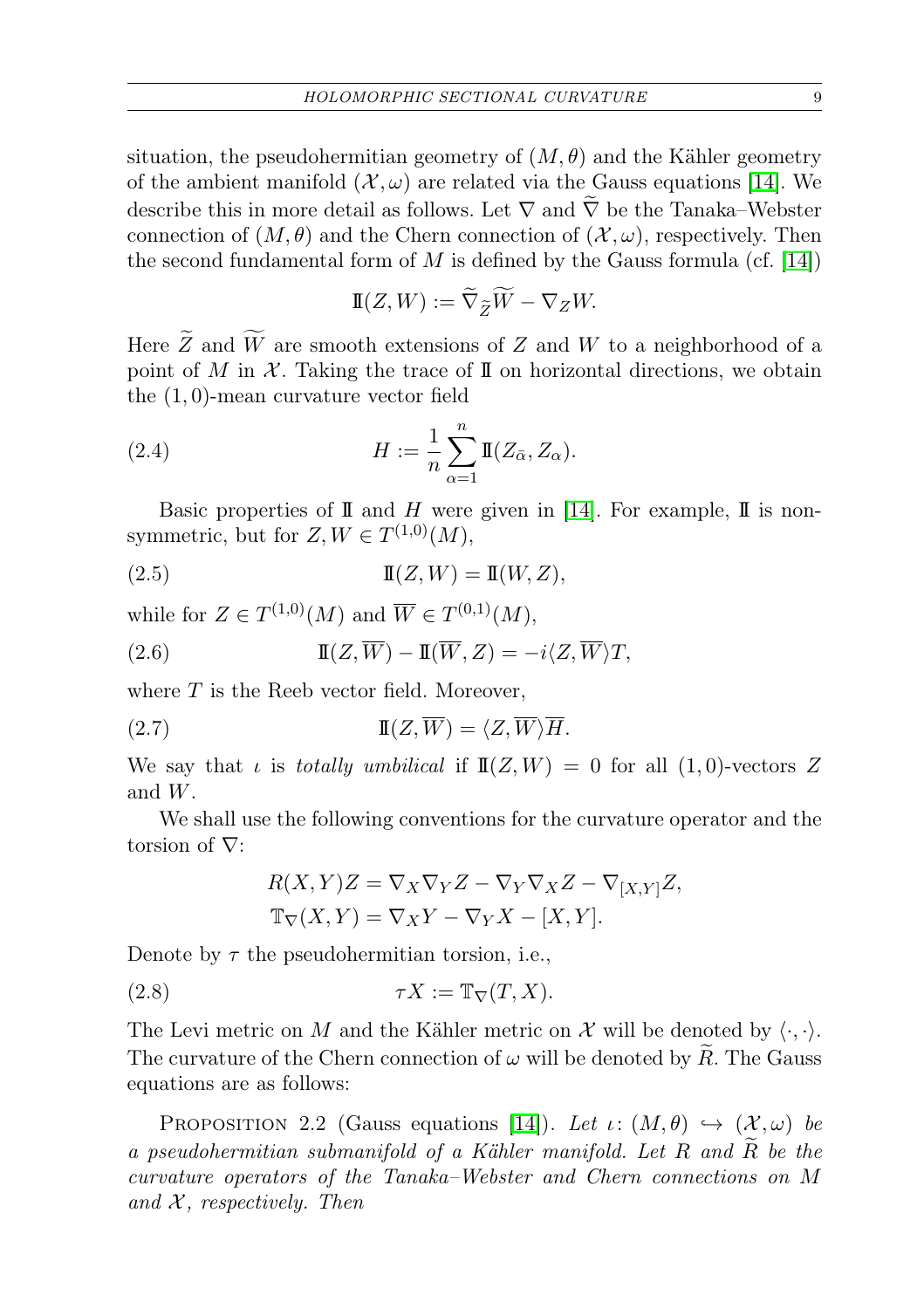(1) for  $X, Z \in \Gamma(T^{(1,0)}(M))$  and  $\overline{Y}, \overline{W} \in \Gamma(T^{0,1}(M))$ , the following Gauss equation holds:

<span id="page-9-0"></span>(2.9) 
$$
\langle \widetilde{R}(X,\overline{Y})Z,\overline{W}\rangle = \langle R(X,\overline{Y})Z,\overline{W}\rangle + \langle \mathbb{I}(X,Z),\mathbb{I}(\overline{Y},\overline{W})\rangle - |H|^2(\langle \overline{Y},Z\rangle\langle X,\overline{W}\rangle + \langle X,\overline{Y}\rangle\langle Z,\overline{W}\rangle),
$$

<span id="page-9-1"></span>(2) for  $X, Z \in \Gamma(T^{(1,0)}(M)),$ 

(2.10) 
$$
\langle \tau X, Z \rangle = -i \langle \mathbb{I}(X, Z), \overline{H} \rangle.
$$

The Gauss equation [\(2.9\)](#page-9-0) is similar to several versions in the literature (cf. [\[5\]](#page-20-6)) and has found several applications [\[14,](#page-21-3) [12\]](#page-21-9). For example, Reiter and the author [\[12\]](#page-21-9) used this equation to establish an explicit and concise formula for the well-known Chern–Moser–Weyl tensor. On the other hand, equation [\(2.10\)](#page-9-1), which has no Riemannian counterpart, relates the (intrinsic) torsion of the submanifold and the (extrinsic) second fundamental form of the immersion. This equation will also be of importance for us.

As a consequence of the Gauss equations we have the following

PROPOSITION 2.3. Let  $\iota: (M, \theta) \hookrightarrow (\mathcal{X}, \omega)$  be a real hypersurface of a Kähler manifold with  $d\theta = \iota^* \omega$  and let H be the  $(1,0)$ -mean curvature vector of M. Let K and K be the holomorphic sectional curvatures of  $\theta$  and  $\omega$ , respectively, and let A be the holomorphic sectional torsion of  $\theta$ . Then

<span id="page-9-3"></span>
$$
(2.11) \t K(Z) + \frac{1}{2}|A(Z)|^2/|H|^2 = \frac{1}{2}\tilde{K}(Z) + |H|^2 \quad \forall Z \in T^{(1,0)}(M).
$$

Moreover,  $(M, \theta)$  has vanishing pseudohermitian torsion if and only if  $\iota: M \to \mathcal{X}$  is totally umbilical.

*Proof.* Let  $Z \in T^{(1,0)}(M)$  with  $|Z| = 1$ . From the Gauss equation [\(2.9\)](#page-9-0) we get

<span id="page-9-2"></span>(2.12) 
$$
\frac{1}{2}\tilde{K}(Z) = K(Z) + \frac{1}{2}|\mathbb{I}(Z,Z)|^2 - |H|^2.
$$

On the other hand, from  $(2.10)$  and  $(1.5)$ , we also have

$$
iA_{\alpha\beta}\zeta^{\alpha}\zeta^{\beta} = i\langle \tau Z, Z\rangle = \langle \mathbb{I}(Z,Z), \overline{H}\rangle = \sqrt{2} h(Z,Z)|H|.
$$

But  $\mathbb{I}(Z, Z)$  belongs to  $N^{(1,0)}(M)$  which has 1-dimensional fibers, we have

$$
\mathbb{I}(Z,Z) = \sqrt{2} h(Z,Z) H / |H|,
$$

and therefore, since  $|Z|=1$ , we have

$$
|\mathbf{I}(Z,Z)|^2 = 2|h(Z,Z)|^2 = |A(Z)|^2/|H|^2.
$$

Plugging this into  $(2.12)$  we obtain  $(2.11)$ . Moreover,  $\theta$  has vanishing torsion iff  $A(Z) = 0$  iff  $I\mathbb{I}(Z, Z) = 0$  for all  $Z \in T^{(1,0)}(M)$ . But this is also equivalent to  $I\!I(Z, W) = 0$  for all  $Z, W \in T^{(1,0)}(M)$  since II is symmetric and bilinear when restricted to  $T^{(1,0)}(M)$ , i.e., M is totally umbilical. The proof is complete.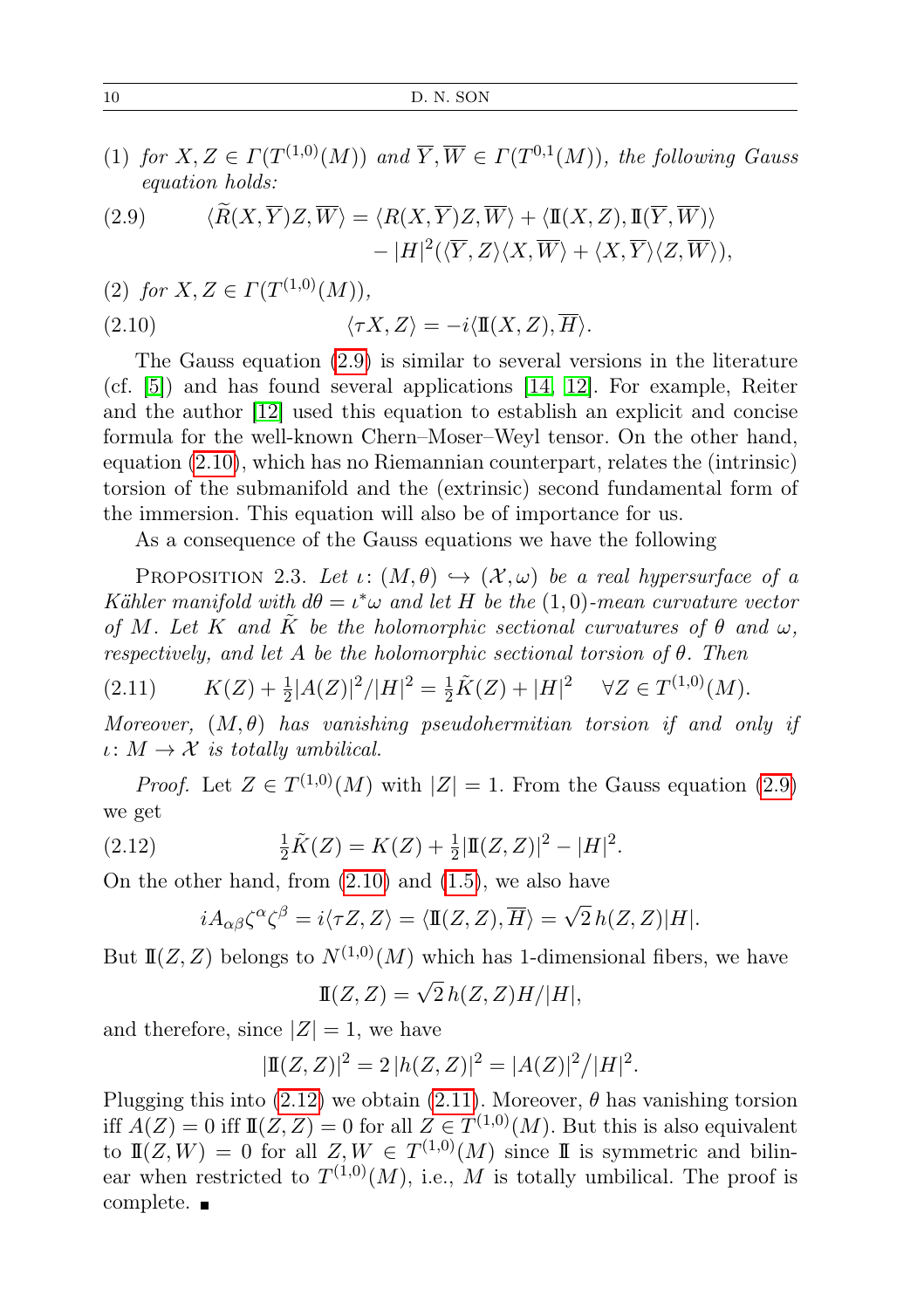<span id="page-10-0"></span>**2.3. Pseudohermitian C-convexity.** A domain  $\Omega \subset \mathbb{CP}^{n+1}$  is Cconvex if any nonempty intersection of  $\Omega$  with a complex line is connected and simply connected. This notion of convexity plays an important role in several problems in complex analysis related to the geometry of (weakly or strongly) pseudoconvex domains in complex euclidean or projective spaces; see [\[1\]](#page-20-2) for some motivations and more details. For bounded domains with  $C^2$ -smooth boundaries in  $\mathbb{C}^n \subset \mathbb{CP}^n$ , there is also a differential condition for the C-convexity which involves the Hessian of a defining function. This condition is described as follows. If  $\varrho$  is a real-valued  $C^2$ -smooth function, then the Hessian of  $\rho$  is the following quadratic form:

(2.13) 
$$
\text{Hess}_{\varrho}(a;\eta) := \sum_{j,k} \Re(\varrho_{jk}(a)\eta_j \eta_k) + \sum_{j,k} \varrho_{j\bar{k}}(a)\eta_j \eta_{\bar{k}}, \quad \eta \in \mathbb{C}^n.
$$

The boundary characterization of the C-convexity is as follows.

<span id="page-10-2"></span>PROPOSITION 2.4 (see [\[1,](#page-20-2) Theorem 2.5.18]). Suppose  $\Omega$  is a  $C^2$ -smoothly bounded domain with a real-valued  $C^2$ -smooth defining function  $\rho$ , i.e.,  $\Omega =$  $\{\varrho < 0\}$  with  $d\varrho \neq 0$  on the boundary of  $\Omega$ . Then the following are equivalent:

- (1) The domain  $\Omega$  is  $\mathbb{C}\text{-}convex$ .
- (2) The restriction of the Hessian of  $\varrho$  at any boundary point  $p \in \partial \Omega$  to the complex tangent plane through p is positive semi-definite.

The condition that  $Hess_{\varrho}$  is positive (semi-)definite on the complex tangent plane is often called the "Behnke–Peschl" condition; it implies the weak pseudoconvexity of the domain. Clearly, the C-convexity is not invariant under general biholomorphic mappings of  $\mathbb{C}^n$  or  $\mathbb{CP}^n$ . Thus it cannot be generalized to real hypersurfaces in an arbitrary complex manifold without additional structures (e.g. a Kähler metric). For subsets of complex projective space, this convexity gives a rather strict constraint. For example, a C-convex domain in  $\mathbb{C}^N$  must be diffeomorphic to the ball [\[1\]](#page-20-2).

The notion of pseudohermitian C-convexity in Definition [1.1](#page-2-2) is analogous to the notion of C-convexity in Proposition [2.4,](#page-10-2) but the former depends essentially on the pseudohermitian structure on M and the Kähler metric on the ambient space. We prove below that for a class of pseudohermitian real hypersurfaces in  $\mathbb{C}^{n+1}$  these two notions of convexity coincide.

<span id="page-10-1"></span>PROPOSITION 2.5. Let  $M \subset \mathbb{C}^{n+1}$  be a strictly pseudoconvex real hypersurface defined by  $\rho = 0$  with  $d\rho \neq 0$ . Suppose that  $\varrho_{j\bar{k}} = a_{j\bar{k}} + o(\varrho)$  along M, where  $[a_{j\bar{k}}]$  is a hermitian matrix of constants. Let  $\dot{\theta} = \iota^{*}(i\bar{\partial}\varrho)$ . Then  $(M,\theta)$ is a semi-isometric real hypersurface in  $\mathbb{C}^{n+1}$  equipped with the hermitian metric  $a_{j\bar{k}}dz^{j} \otimes dz^{\bar{k}}$ . Moreover, the following are equivalent:

- (1) M is  $\mathbb{C}\text{-}convex$ .
- (2)  $(M, \theta)$  is pseudohermitian C-convex in  $(\mathbb{C}^{n+1}, a_{j\bar{k}}dz^j \otimes dz^{\bar{k}})$  in the sense of Definition [1](#page-2-2).1.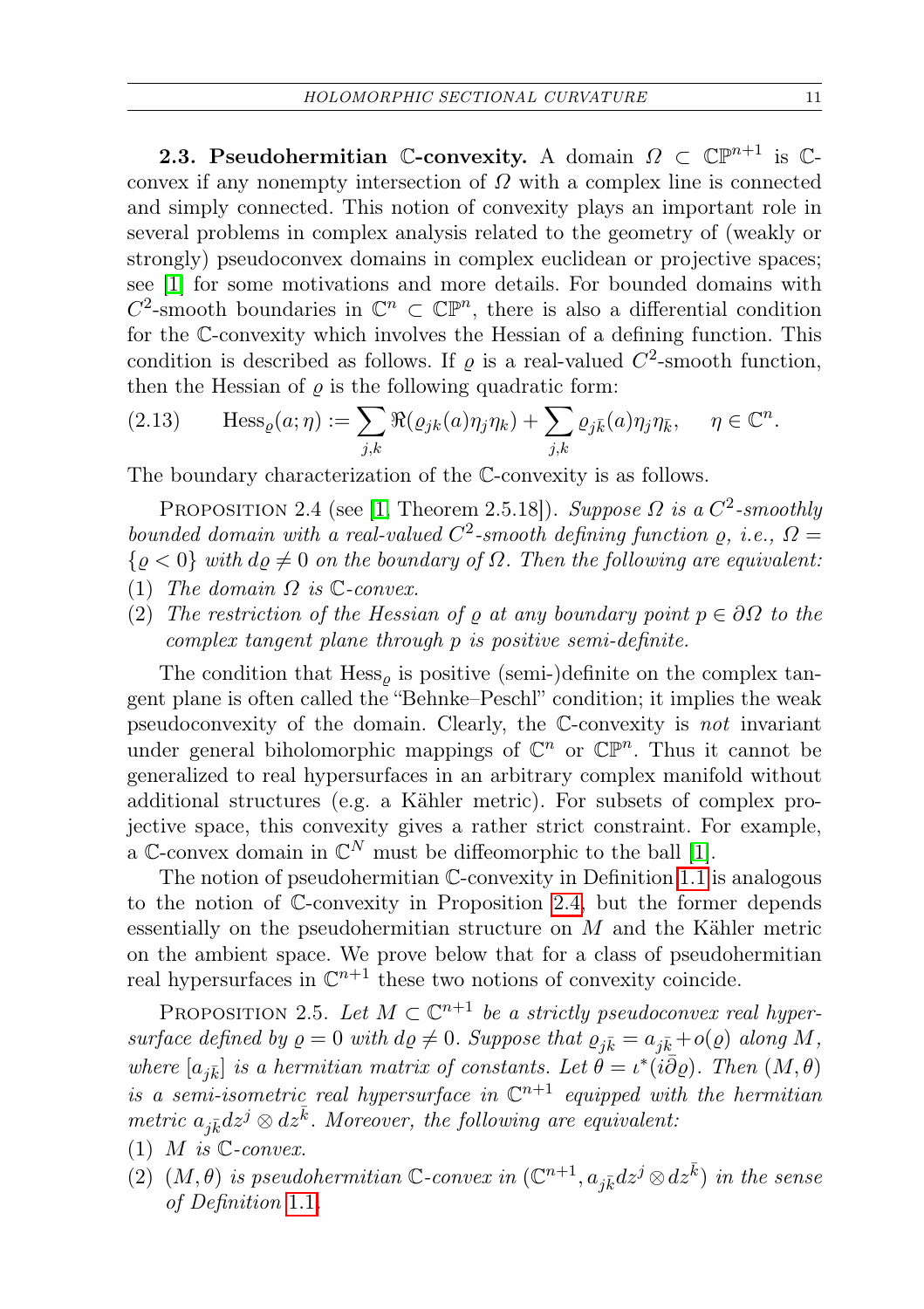12 D. N. SON

Proof. The last assertion follows from explicit formulas for the second fundamental form in [\[14\]](#page-21-3) and [\[12\]](#page-21-9). Notice that the Levi matrix  $h_{\alpha\bar{\beta}}$  in the frame  $Z_{\alpha} := \varrho_w \partial_{\alpha} - \varrho_{\alpha} \partial_w$  is given by

$$
h_{\alpha\bar{\beta}}:=-id\theta(Z_{\alpha},Z_{\bar{\beta}})=\varrho_{Z\bar{Z}}(Z_{\alpha},Z_{\bar{\beta}}),
$$

where  $\varrho_{Z\bar{Z}}$  is the Hermitian part of the Hessian of  $\varrho$ . Following [\[12\]](#page-21-9), we define the second order differential operator

$$
D^{\varrho}_{\alpha\beta} := \varrho_w^2 \partial_\alpha \partial_\beta - \varrho_w \varrho_\alpha \partial_w \partial_\beta - \varrho_w \varrho_\beta \partial_w \partial_\alpha + \varrho_\alpha \varrho_\beta \partial_w^2,
$$

which satisfies

$$
D_{\alpha\beta}^{\varrho}(\varphi)=\varphi_{ZZ}(Z_{\alpha},Z_{\beta}).
$$

From [\[12,](#page-21-9) Prop. 2.2], we have

$$
\mathbb{I}(Z_{\alpha}, Z_{\beta}) = -(\varrho^{\bar{k}} D^{\varrho}_{\alpha\beta}(\varrho_{\bar{k}}) - h_{\alpha\beta})H.
$$

On the other hand, from [\[14\]](#page-21-3) we have

$$
\mathbb{I}(Z_{\alpha}, Z_{\bar{\beta}}) = -\varrho_{Z\overline{Z}}(Z_{\alpha}, Z_{\bar{\beta}}) \overline{H}.
$$

Thus, for  $Z = \zeta^{\alpha} Z_{\alpha} \in T_p^{(1,0)}(M)$ , from [\(1.5\)](#page-2-3) we have

$$
h(Z+\overline{Z}, Z+\overline{Z})|_{p}
$$
  
=  $\sqrt{2}|H|(\Re(-\varrho^{\overline{k}}D_{\alpha\beta}(\varrho_{\overline{k}})\zeta^{\alpha}\zeta^{\beta} + h_{\alpha\beta}\zeta^{\alpha}\zeta^{\beta}) + h_{\alpha\overline{\beta}}\zeta^{\alpha}\zeta^{\overline{\beta}})|_{p}.$ 

If  $\varrho_{i\bar{k}}$ 's are constants, then  $D_{\alpha\beta}(\varrho_{\bar{k}})=0$ , and thus the scalar-valued second fundamental form  $h$  restricted to  $H(M)$  reduces essentially to the restriction of the usual Hessian of  $\rho$ . Precisely,

$$
h(Z+\overline{Z},Z+\overline{Z})|_{p} = \sqrt{2} |H|(h_{\alpha\overline{\beta}}\zeta^{\alpha}\zeta^{\overline{\beta}} + \Re(h_{\alpha\beta}\zeta^{\alpha}\zeta^{\beta}))|_{p}
$$
  
=  $\sqrt{2} |H| \operatorname{Hess}_{\varrho}(p;Z).$ 

Hence, when  $\varrho_{i\bar{k}}$ 's are constants, the pseudohermitian C-convexity condition in Definition [1.1](#page-2-2) is exactly the condition for domains in  $\mathbb{C}^{n+1}$  in Proposi-tion [2.4.](#page-10-2) The proof is complete.  $\blacksquare$ 

<span id="page-11-1"></span>PROPOSITION 2.6. Let  $(M, \theta)$  be a semi-isometrically immersed real hypersurface in  $(X, \omega)$  with  $(1, 0)$ -mean curvature vector H. Then  $(M, \theta)$  is pseudohermitian C-convex if and only if

<span id="page-11-0"></span>
$$
(2.14) \t\t |A(Z)| \le |H|^2 \quad \forall Z \in T^{(1,0)}(M), Z \ne 0.
$$

Moreover,  $(M, \theta)$  is stricly pseudohermitian C-convex iff strict inequality holds in  $(2.14)$ .

Thus, if  $(M, \theta)$  has vanishing pseudohermitian torsion, then for any (real codimension 1) semi-isometric CR immersion  $\iota: (M, \theta) \to (\mathcal{X}, \omega)$  the image  $\iota(M)$  must be pseudohermitian C-convex in  $(\mathcal{X}, \omega)$ .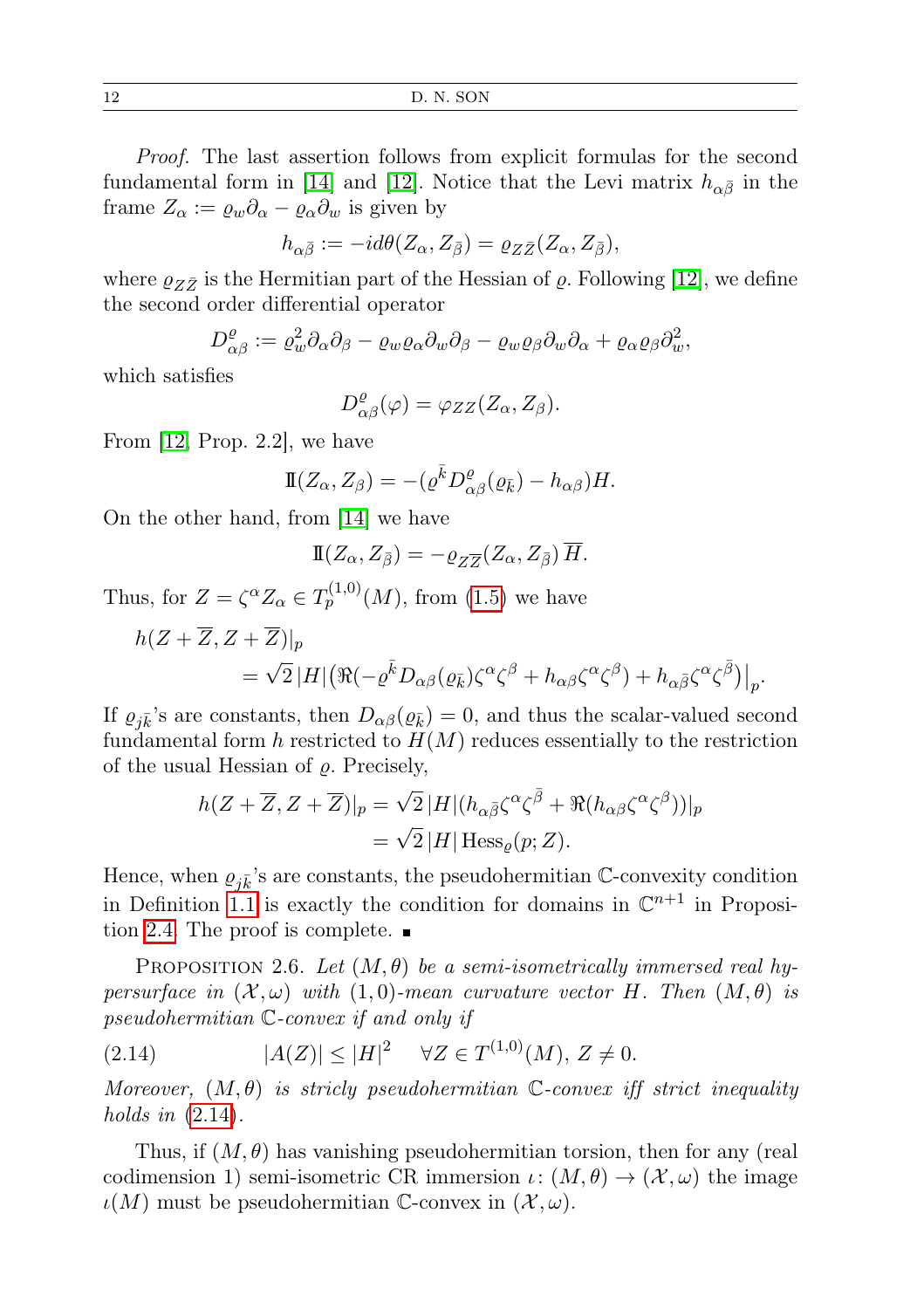*Proof of Proposition [2.6.](#page-11-1)* Assume that  $M$  is pseudohermitian C-convex. By the Gauss equation, for  $Z \in T^{(1,0)}(M)$  with  $|Z|=1$  we have

$$
A(Z) = i\langle \tau Z, Z \rangle = \langle \mathbb{I}(Z, Z), \overline{H} \rangle.
$$

By the pseudohermitian  $\mathbb{C}$ -convexity, the real-valued form h defined in [\(1.5\)](#page-2-3) is positive semi-definite on  $H(M)$ . Applying this positivity to the vector  $iZ - i\overline{Z}$ , we have

$$
h(iZ - i\overline{Z}, iZ - i\overline{Z}) \ge 0
$$

which is equivalent to

$$
\Re \langle \mathbf{I}(Z, \overline{Z}), H \rangle - \Re \langle \mathbf{I}(Z, Z), \overline{H} \rangle \ge 0.
$$

Thus,

$$
\Re A(Z) = \Re \langle \mathbb{I}(Z, Z), \overline{H} \rangle \leq \Re \langle \mathbb{I}(Z, \overline{Z}), H \rangle = |H|^2.
$$

Furthermore, by the difference in homogeneity, this is equivalent to

$$
|A(Z)| \le |H|^2 \quad \forall Z \in T^{(1,0)}(M),
$$

as desired. The proof of the converse uses similar calculation. We leave the details to the readers.

EXAMPLE 2.7 ([\[1,](#page-20-2) Example 2.5.14]). Consider for  $t \in [0,1]$  the Hartogs domain

$$
E_t = \{(z, w) \in \mathbb{C}^2 \colon -1 + |z|^2 + |w|^2 + t(\Re z^2)^2 < 0\}.
$$

Evidently,  $E_t$  is bounded. It has been shown in [\[1\]](#page-20-2) that  $E_t$  has smooth boundary and is convex for  $0 < t < 3/4$  and nonconvex for  $3/4 \le t \le 1$ . However, it is C-convex for  $t \in [0,1]$  and thus the C-convexity is a weaker condition than the "usual" convexity.

For any t, the Tanaka–Webster scalar curvature R of  $\theta := i \overline{\partial} \varrho$  at a point  $(0, e^{i\tau})$  is  $2(1-t)$ . If  $t = 1$  then  $R = 0$  on the circle  $(0, e^{i\tau})$ . Thus, the C-convexity alone is not enough for  $R$  to be bounded below by the Graham–Lee transverse curvature. We point out that each  $E_t$  can be semiisometrically embedded as a real codimension 3 CR submanifold of  $\mathbb{C}^3$  with the flat metric by the embedding  $(z, w) \mapsto (z, w, \sqrt{t/2} z^2)$ . But the notion of pseudohermitian C-convexity is not well-defined for higher-codimensional immersions.

# 3. Proofs of Theorem [1.2](#page-2-1) and its corollaries

Proof of Theorem [1.2.](#page-2-1) The first statement follows from Proposition [2.6.](#page-11-1) In particular, if  $(M, \theta)$  is pseudohermitian C-convex, then  $|A(Z)| \leq |H|^2$ . Plugging this into [\(2.11\)](#page-9-3) we obtain

$$
K(Z) \ge \frac{1}{2}\tilde{K}(Z) + \frac{1}{2}|H|^2,
$$

which proves inequality  $(1.8)$ .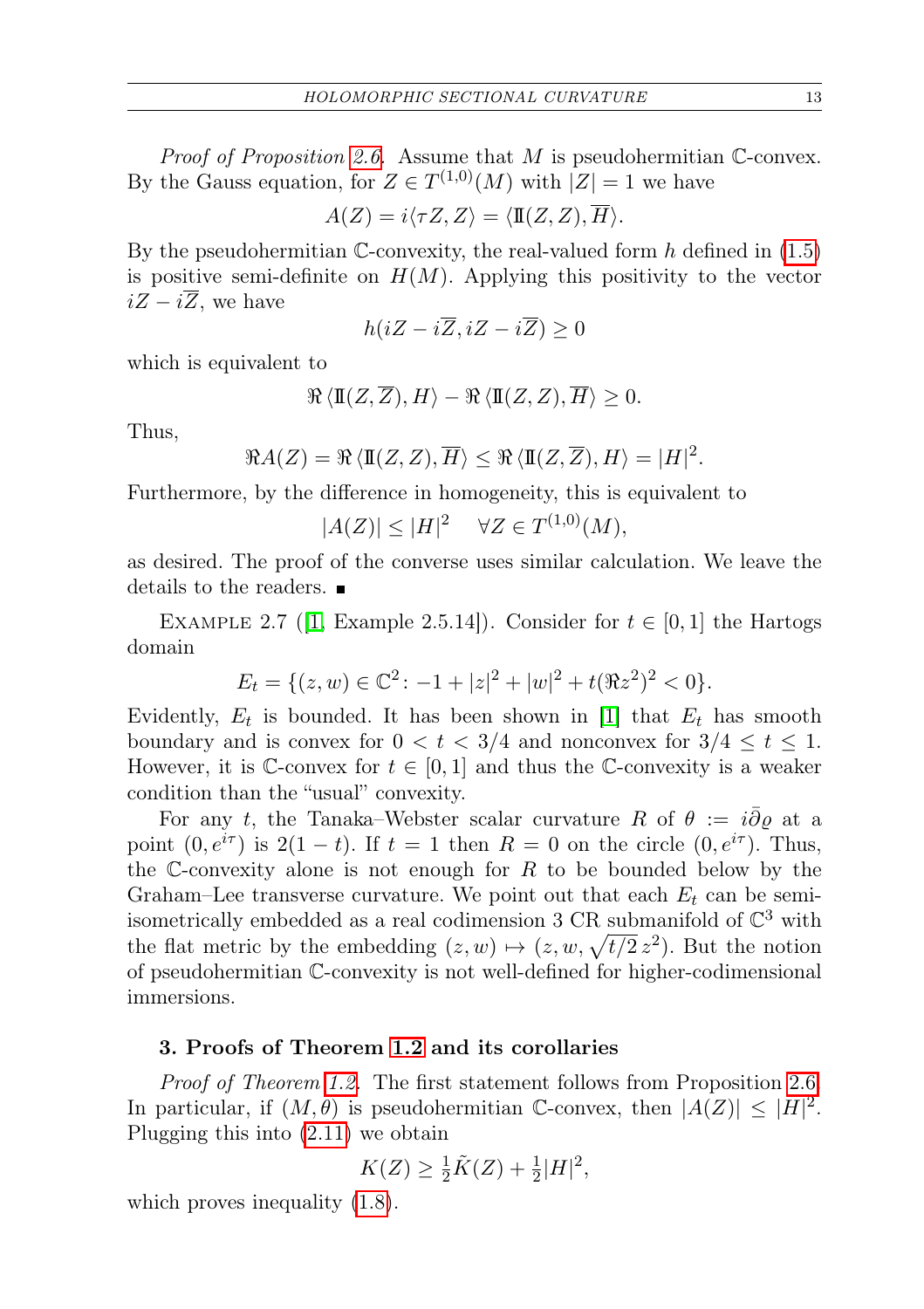To show that inequalities [\(1.8\)](#page-2-0) and [\(1.7\)](#page-2-4) are sharp, we consider the following real hypersurface which has been studied in various papers, e.g., [\[12\]](#page-21-9) and the references therein. Precisely, let

(3.1) 
$$
\varrho(z) := \sum_{j=1}^{n+1} |z_j|^2 + \Re \sum_{j=1}^{n+1} z_j^2 - 1,
$$

 $E = \{z \in \mathbb{C}^{n+1} \colon \varrho(z) = 0\},\$ and  $\theta_E := \iota^*(i\overline{\partial}\varrho)$  be a pseudohermitian structure on E. In the frame  $Z_{\alpha} := \varrho_w \partial_{\alpha} - \varrho_{\alpha} \partial_w$ , we have

$$
|\partial \varrho|^2 = \sum_{j=1}^{n+1} |z_j + \bar{z}_j|^2 = 2\varrho + 2, \quad h_{\alpha\beta} = h_{\alpha\bar{\beta}} = \varrho_w^2 \delta_{\alpha\beta} + \varrho_{\alpha}\varrho_{\beta},
$$

where  $\alpha, \beta = 1, \ldots, n$  and  $w := z_{n+1}$ . The Tanaka–Webster pseudohermitian curvature tensor in this frame is computed, e.g., in [\[12\]](#page-21-9). Precisely,

$$
R_{\alpha\bar{\beta}\gamma\bar{\sigma}} = -\frac{h_{\alpha\gamma}h_{\bar{\beta}\bar{\sigma}}}{2} + \frac{h_{\alpha\bar{\beta}}h_{\gamma\bar{\sigma}} + h_{\alpha\bar{\sigma}}h_{\gamma\bar{\beta}}}{2}.
$$

Therefore, for  $Z = \zeta^{\alpha} Z_{\alpha} \in T^{(1,0)}(M)$  with  $|Z|^2 = h_{\alpha\bar{\beta}} \zeta^{\alpha} \zeta^{\bar{\beta}} = 1$ , we have

<span id="page-13-1"></span>(3.2) 
$$
K(Z) = \frac{1}{2} R_{\alpha \bar{\beta} \gamma \bar{\sigma}} \zeta^{\alpha} \zeta^{\bar{\beta}} \zeta^{\gamma} \zeta^{\bar{\sigma}} = \frac{1}{2} - \frac{1}{4} |h_{\alpha \gamma} \zeta^{\alpha} \zeta^{\gamma}|^2.
$$

Observe that  $(E, \theta_E)$  is semi-isometrically embedded in  $\mathbb{C}^{n+1}$  with the euclidean metric (thus,  $K = 0$ ) and

<span id="page-13-0"></span>(3.3) 
$$
|H|^2 = |\partial \varrho|^{-2} = \frac{1}{2}.
$$

To show that E is pseudohermitian C-convex, we observe that  $A_{\alpha\beta} = \frac{1}{2}$  $\frac{1}{2}h_{\alpha\beta}$ and hence

$$
A(Z) = \frac{1}{2} h_{\alpha\beta} \zeta^{\alpha} \zeta^{\beta} = \frac{1}{2} \varrho_w^2 \sum_{\alpha=1}^n (\zeta^{\alpha})^2 + \frac{1}{2} \Big( \sum_{\alpha=1}^n \varrho_\alpha \zeta^{\alpha} \Big)^2.
$$

Thus,

<span id="page-13-2"></span>(3.4) 
$$
|A(Z)| \leq \frac{1}{2} |\varrho_w|^2 \sum_{\alpha=1}^n |\zeta^{\alpha}|^2 + \frac{1}{2} \Big| \sum_{\alpha=1}^n \varrho_\alpha \zeta^{\alpha} \Big|^2 = \frac{1}{2} h_{\alpha \bar{\beta}} \zeta^{\alpha} \zeta^{\bar{\beta}} = \frac{1}{2},
$$

where the equality occurs when, e.g.,  $\zeta^{\alpha}$ 's are all real, as  $\varrho_{\alpha}$ 's are real. This and  $(3.3)$  mean that E is (nonstrict) pseudohermitian C-convex by Proposition [2.6,](#page-11-1) as desired. Moreover, [\(3.2\)](#page-13-1) and [\(3.4\)](#page-13-2) show that

(3.5) 
$$
\frac{1}{4} \le K(Z) \le \frac{1}{2}
$$
.

Thus, for  $(E, \theta_E)$  the equalities in [\(1.7\)](#page-2-4) and [\(1.8\)](#page-2-0) do occur.

REMARK 3.1. It is easy to see that as a consequence of the Cauchy– Schwarz inequality the CR holomorphic bisectional curvature of  $(E, \theta_E)$  in the proof above is nonnegative but not strictly positive.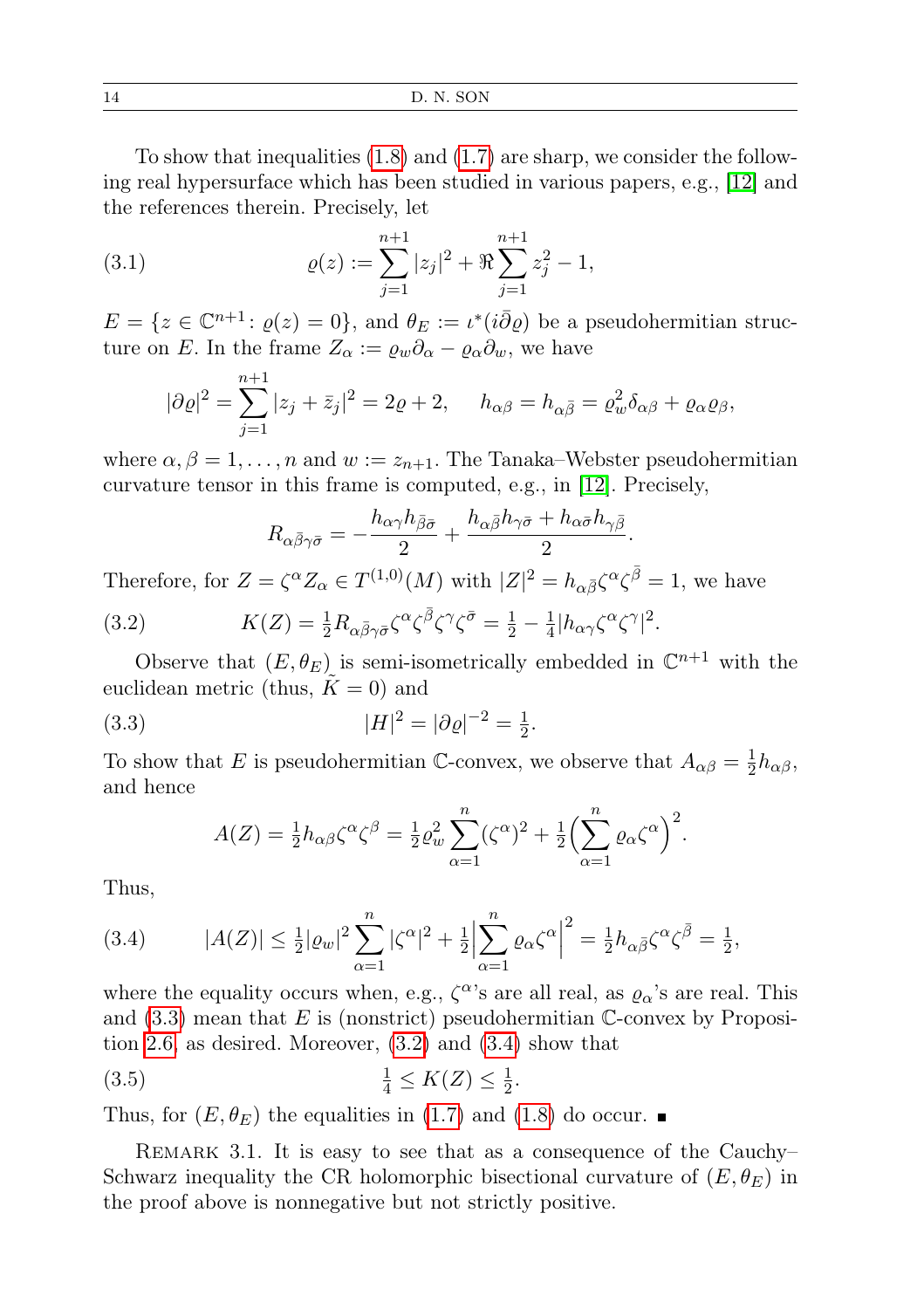As already briefly discussed in the introduction, on a CR manifold the positivity of the Tanaka–Webster scalar curvature does not imply the existence of a positive scalar curvature Riemannian metric. In particular, it does not imply the positivity of the scalar curvature of any adapted Webster metric. In [\[2\]](#page-20-3), Cao, Chang, and Chen introduced the following notion exhibiting the importance of the torsion: A closed CR 3-manifold is said to have  $C_0$ -positive pseudohermitian curvature if there exists a pseudohermitian structure  $\theta$  with curvature and torsion satisfying

<span id="page-14-0"></span>(3.6) 
$$
R|Z|^2 + C_0 \text{Tor}(Z, Z) > 0 \quad \forall Z \in T^{(1,0)}(M).
$$

They proved [\[2,](#page-20-3) Theorem 1.1] that if a closed CR 3-manifold is  $C_0$ -positive for  $C_0 \geq 1/2$ , then the adapted Riemannian metric

(3.7) 
$$
g_{\lambda} := d\theta + \lambda^{-2} \theta \otimes \theta
$$

has positive scalar curvature for some constant  $\lambda$ .

Cao et al.'s notion of  $C_0$ -positivity can be generalized to higher dimensions as follows.

DEFINITION 3.2. A pseudohermitian manifold  $(M^{2n+1}, \theta)$  of real dimension  $2n + 1 \geq 3$  is said to have  $C_0$ -positive holomorphic sectional curvature if for all  $Z \in T^{(1,0)}(M), Z \neq 0$ ,

(3.8) 
$$
K(Z) - C_0|A(Z)| > 0.
$$

When  $n = 1$ , [\(3.6\)](#page-14-0) is equivalent to [\(3.8\)](#page-14-1) since  $R|Z|^2 = 2K(Z)$  and  $Tor(Z, Z) = 2\Re A(Z).$ 

<span id="page-14-1"></span>We obtain the following proposition which implies Corollary [1.3.](#page-3-0)

PROPOSITION 3.3. If  $(M^{2n+1}, \theta)$  is a strictly pseudohermitian C-convex real hypersurface in a Kähler manifold  $(X, \omega)$  with nonnegative holomorphic sectional curvature. Then M has  $\frac{1}{2}$ -positive holomorphic sectional curvature. In particular, if  $n = 1$  and  $M^3$  is compact, then there is a real parameter  $\lambda > 0$  such that the (adapted) Riemannian metric

(3.9) 
$$
g_{\lambda} := d\theta + \lambda^{-2} \theta \otimes \theta
$$

has positive Riemannian scalar curvature.

*Proof.* If X has nonnegative holomorphic sectional curvature  $\tilde{K} \geq 0$ , then from Theorem [1.2,](#page-2-1) we deduce that for  $|Z|=1$ ,

$$
K(Z) \ge \frac{1}{2}|H|^2 \ge \frac{1}{2}|A(Z)| \ge 0,
$$

and hence  $(M, \theta)$  is  $\frac{1}{2}$ -positive. Observe that the inequality is strict since M is supposed to be strictly pseudohermitian C-convex. When  $n = 1$ , it follows that  $(M, \theta)$  is  $\frac{1}{2}$ -positive in the sense of [\[2\]](#page-20-3) and hence the corollary follows from [\[2,](#page-20-3) Theorem 1.1].  $\blacksquare$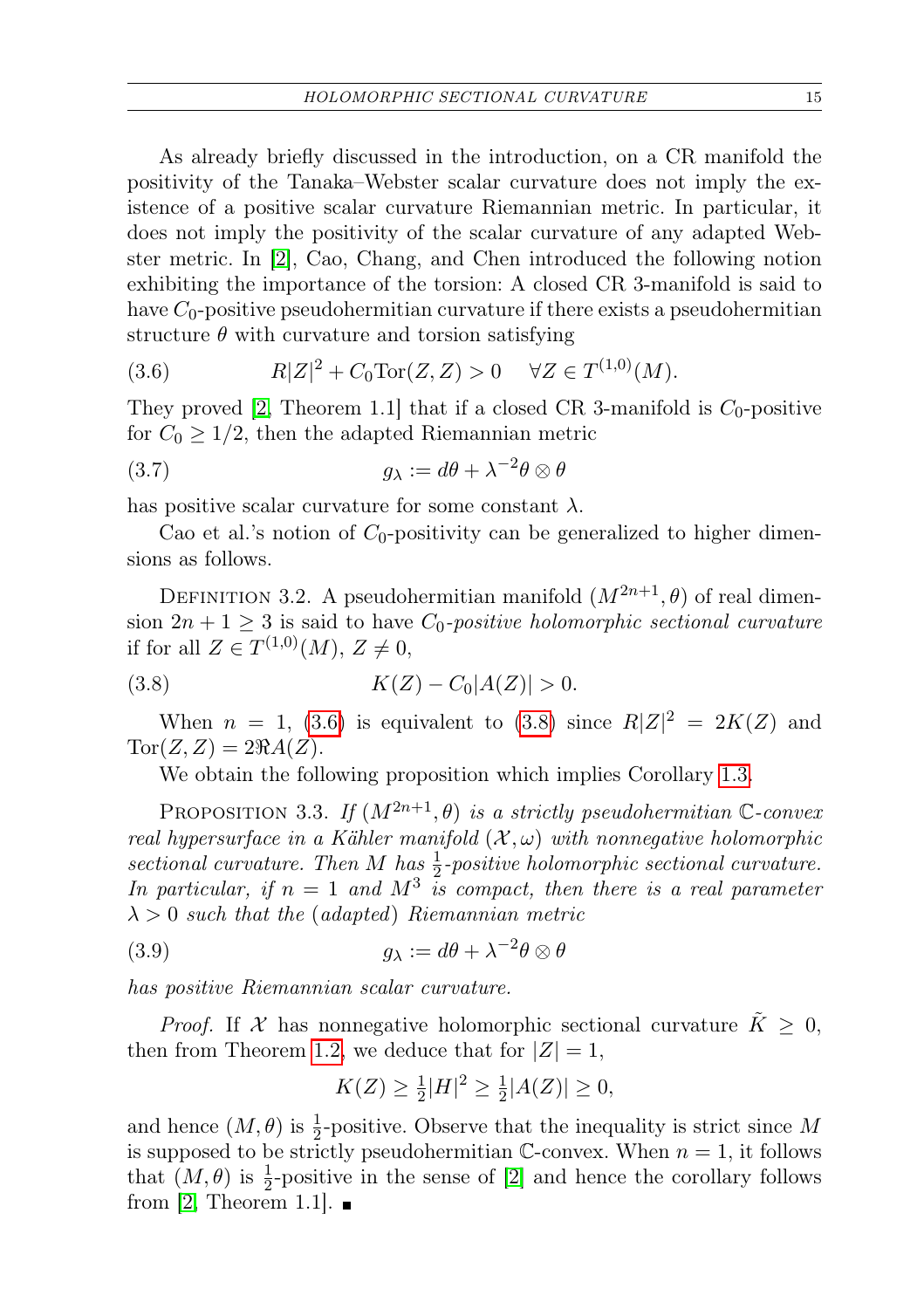16 D. N. SON

Proof of Corollary [1.4.](#page-4-1) Let  $\omega = ia_{j\bar{k}}dz^j \wedge d\bar{z}^k$ . Then  $\tilde{K} = 0$  and  $\theta = \iota^*\omega$ . On the other hand, the squared mean curvature  $|H|^2$  can be easily computed (see  $[14]$ ), namely,

$$
|H|^2 = \frac{1}{|\partial \varrho|^2}.
$$

Thus the corollary follows from Theorem [1.2.](#page-2-1)

Proof of Corollary [1.5.](#page-5-2) From Corollary [1.4,](#page-4-1) we find that

$$
R = 2K(Z) \ge |\partial \varrho|^{-2} > 0.
$$

Thus, we can apply [\(2.1\)](#page-7-0) to deduce that  $\lambda_1(\Box_b) \geq \frac{1}{2} \min_M |\partial \varrho|^{-2}$  and complete the proof.  $\blacksquare$ 

REMARK 3.4. Consider the Reinhardt real hypersurface in  $\mathbb{C}^2$  given by

$$
M_{\epsilon} := \{ (z, w) \in \mathbb{C}^2 \colon (\log |z|)^2 + (\log |w|)^2 = \epsilon^2 \}, \quad \epsilon > 0.
$$

This example (and its general dimension version) has been studied in various papers; see, e.g., [\[12\]](#page-21-9) and the references therein. There exists a unique pseudohermitian structure  $\theta_{\epsilon}$  on  $M_{\epsilon}$  such that  $(M_{\epsilon}, \theta_{\epsilon})$  is locally isomorphic to  $(E, \theta_E)$  (with  $n = 1$ ), i.e., there exists a local CR diffeomorphism  $\varphi$  in a neighborhood of each point  $p \in M_{\epsilon}$  into E such that  $\theta_{\epsilon} = \varphi^* \theta_E$ . Thus, local considerations on  $M_{\epsilon}$  and E are the same. Thus, on  $(M_{\epsilon}, \theta_{\epsilon})$ , we have  $R = |A_{11}| = 1/2$  and  $M_{\epsilon}$  is C<sub>0</sub>-positive for any  $C_0 < 1/2$ . Note that  $M_{\epsilon}$ is diffeomorphic to  $\mathbb{T}^3$  and hence does not support any positive scalar curvature Riemannian metric by the well-known theorem of Schoen–Yau [\[13\]](#page-21-4) and Gromov–Lawson [\[6\]](#page-20-4). Thus, the threshold  $1/2$  for  $C_0$  in the aforementioned theorem of Cao, Chang, and Chen [\[2\]](#page-20-3) is sharp: The theorem cannot be extended to the case of  $C_0$ -positivity with  $C_0 < 1/2$ .

<span id="page-15-0"></span>4. An example: Brieskorn manifolds. The purpose of this section is to present some examples of semi-isometrically immersed CR manifolds in a complex euclidean space and in a Kähler manifold of nonpositive holomorphic sectional curvature. They are the CR links of the well-known Brieskorn– Pham singularities, the Brieskorn manifolds, which have been studied in the literature from many aspects. In several complex variables and CR geometry, it was studied by, e.g., Ebenfelt, Huang, and Zaitsev [\[5\]](#page-20-6) who showed that to certain extent the local CR geometry of a CR link (of a possibly more general isolated singularity) determines the local complex structure of the singularity; see [\[5\]](#page-20-6) and the references therein. These examples show that the nonnegativity condition of  $K$  in Corollary 1.3 is necessary. We also give an explicit formula for their Tanaka–Webster holomorphic sectional curvature.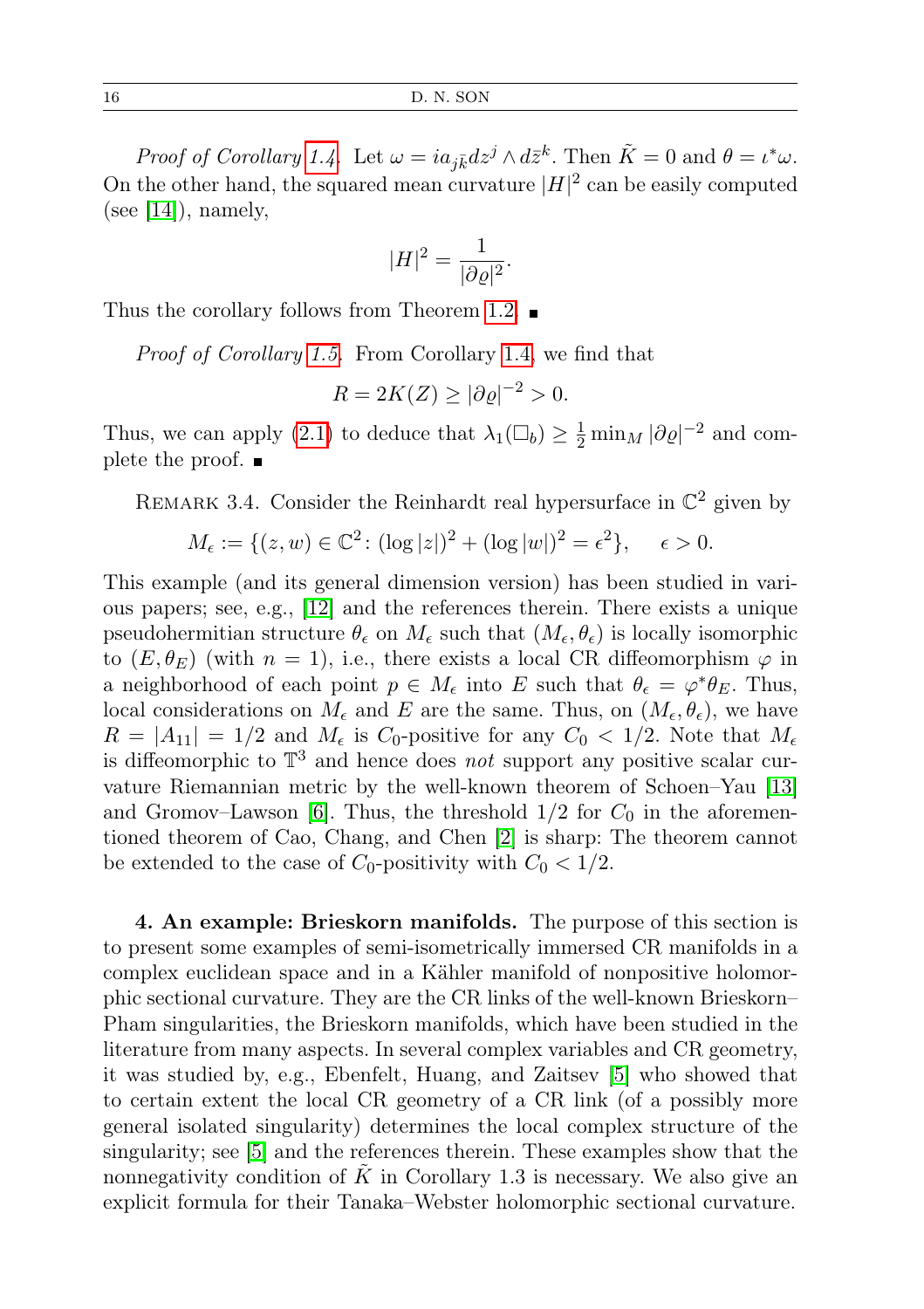<span id="page-16-0"></span>A Brieskorn manifold is the CR link of a Brieskorn–Pham variety defined by  $p = 0$  where

(4.1) 
$$
p(z_0, z_1, \dots, z_N) := \sum_{j=0}^N z_j^{a_j}
$$

and  $a_i$ 's are integers,  $a_i \geq 2$ . These manifolds were also analyzed by Tanaka [\[16\]](#page-21-0) as examples of "normal" CR manifolds.

The variety  $V := p^{-1}(0)$  has an isolated singularity at the origin. Put

$$
d = \text{lcm}\{a_j : j = 0, 1, ..., N\},
$$
  $w_j = d/a_j.$ 

Then p is a weighted homogeneous polynomial with weights  $(w_0, w_1, \ldots; d)$ , that is,

$$
p(\lambda^{w_0}z_0,\lambda^{w_1}z_1,\ldots,\lambda^{w_N}z_N)=\lambda^d p(z_0,z_1,\ldots,z_N).
$$

The link of V at the origin is a Brieskorn manifold  $M(r) := V \cap \{ |z|^2 = r \},\$ which is strictly pseudoconvex. In fact, if  $\zeta$  is  $|z|^2$  restricted to V, then away from the origin,  $\zeta$  is a strictly plurisubharmonic defining function for  $M(r)$ in  $V$  (cf. [\[16\]](#page-21-0)).

Let

(4.2) 
$$
\theta := \iota^* \bigg( \frac{i}{2} \sum_j w_j^{-1} (z_j d\overline{z}_j - \overline{z}_j dz_j) \bigg).
$$

Then  $\theta$  is a pseudohermitian structure on  $M(r)$  (see [\[16\]](#page-21-0)). Let  $\mathbb{C}^{N+1}$  be equipped with the Kähler metric with the symplectic form

(4.3) 
$$
\omega = i \sum_{j} w_j^{-1} dz_j \wedge d\bar{z}_j
$$

whose primitives include

$$
\tilde{\theta} := \frac{i}{2} \sum_j w_j^{-1} (z_j d\overline{z}_j - \overline{z}_j dz_j).
$$

Thus,  $\theta = \iota^* \tilde{\theta}$  and

<span id="page-16-1"></span>
$$
d\theta = \iota^*\omega.
$$

That is,  $(M(r), \theta)$  is semi-isometrically immersed (as a real codimension 3 submanifold) in  $(\mathbb{C}^{N+1}, \omega)$ .

Let  $T$  denote the vector field generating the  $\mathbb{S}^1$ -action induced by the  $\mathbb{C}^*$ -action on V. Thus,

(4.4) 
$$
T = i \sum_{j=0}^{N} w_j \left( z_j \frac{\partial}{\partial z_j} - \bar{z}_j \frac{\partial}{\partial \bar{z}_j} \right).
$$

Then T is the Reeb field associated to  $\theta$ . Since the  $\mathbb{S}^1$ -action which T generates is holomorphic,  $\theta$  has vanishing pseudohermitian torsion [\[16,](#page-21-0) [18\]](#page-21-1). We obtain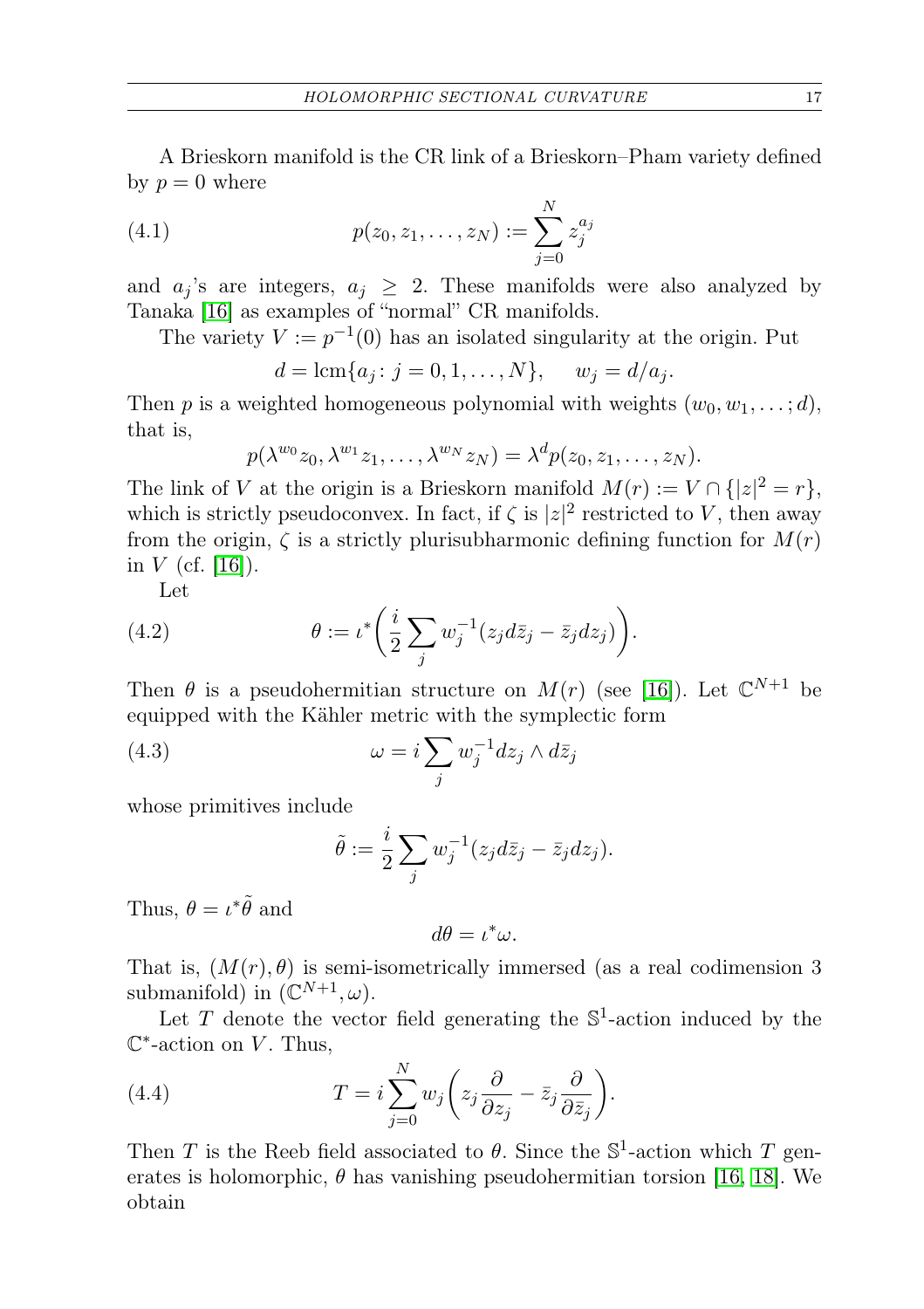<span id="page-17-3"></span>PROPOSITION 4.1. The immersion  $\iota: (M, \theta) \to (V, (\iota_V^{\mathbb{C}^n}))$  $(V^{n})^*\omega$ ) is a semiisometric totally umbilical CR immersion.

This follows from the fact that  $T$  is holomorphic (via [\[16\]](#page-21-0) and [\[18\]](#page-21-1)) and the relation between the torsion and the second fundamental form in [\(2.10\)](#page-9-1). We leave the details to the readers.

REMARK 4.2. By the well-known results of Gromov–Lawson [\[6\]](#page-20-4) and Milnor [\[10\]](#page-21-5) (see also [\[11\]](#page-21-6)), we can find among Brieskorn manifolds many examples of pseudohermitian C-convex real hypersurfaces in Kähler surfaces of negative holomorphic sectional curvature admitting no positive scalar Riemannian metrics. This shows that the nonnegativity of  $\tilde{K}$  in Corollary [1.3](#page-3-0) is necessary.

Explicit computations of the (Tanaka–Webster) scalar, Ricci, as well as the full curvature tensor have been done only for a few examples, see e.g., [\[9,](#page-21-2) [3,](#page-20-0) [14\]](#page-21-3). Proposition [4.3](#page-17-0) below gives another one: We use the Gauss equations in Proposition [2.2](#page-8-0) to compute the holomorphic sectional curvature of a Brieskorn manifold.

<span id="page-17-0"></span>PROPOSITION 4.3. The Tanaka–Webster holomorphic sectional curvature of the Brieskorn CR manifold  $(M(r), \theta)$  is given by

(4.5) 
$$
K(Z) = \sum_{j=0}^{N} w_j |z_j|^2 - \frac{1}{2||\xi||^2} \Big| \sum_{k=0}^{N} a_k (a_k - 1) z_k^{a_k - 2} (Z^k)^2 \Big|^2,
$$

where  $Z = Z^k \partial_k$  belongs to  $T^{(1,0)}(M)$  and has unit length if and only if

<span id="page-17-2"></span>
$$
\sum_{k=0}^{N} a_k Z^k z_k^{a_k - 1} = 0, \quad \sum_{k=0}^{N} Z^k \bar{z}_k = 0, \quad \text{and} \quad \sum_{k=0}^{N} w_k^{-1} |Z^k|^2 = 1.
$$

Our computation below is similar to that of Vitter [\[17\]](#page-21-10) who computed curvatures of a general complex hypersurface. In fact, we shall use the following result.

<span id="page-17-1"></span>PROPOSITION 4.4 (Vitter [\[17\]](#page-21-10)). If Z and W are unit  $(1,0)$ -vectors tangent to the nonsingular locus of V,  $Z = Z^{j}\partial_{j}$  and  $W = W^{j}\partial_{j}$ , then the holomorphic bisectional curvature is

(4.6) 
$$
\tilde{B}(Z,W) = -\frac{1}{\|\xi\|^2} \left| \sum_{j=0}^N \sum_{k=0}^N \frac{\partial^2 p}{\partial z_j \partial z_k} Z^j W^k \right|^2.
$$

Proof. We reproduce Vitter's proof [\[17\]](#page-21-10) for completeness. This is also helpful since we also need a formula for the second fundamental form of the immersion  $\iota_V^{\mathbb{C}^n}$  $\mathbb{C}^n : V \to \mathbb{C}^n$  in the proof for our later purpose.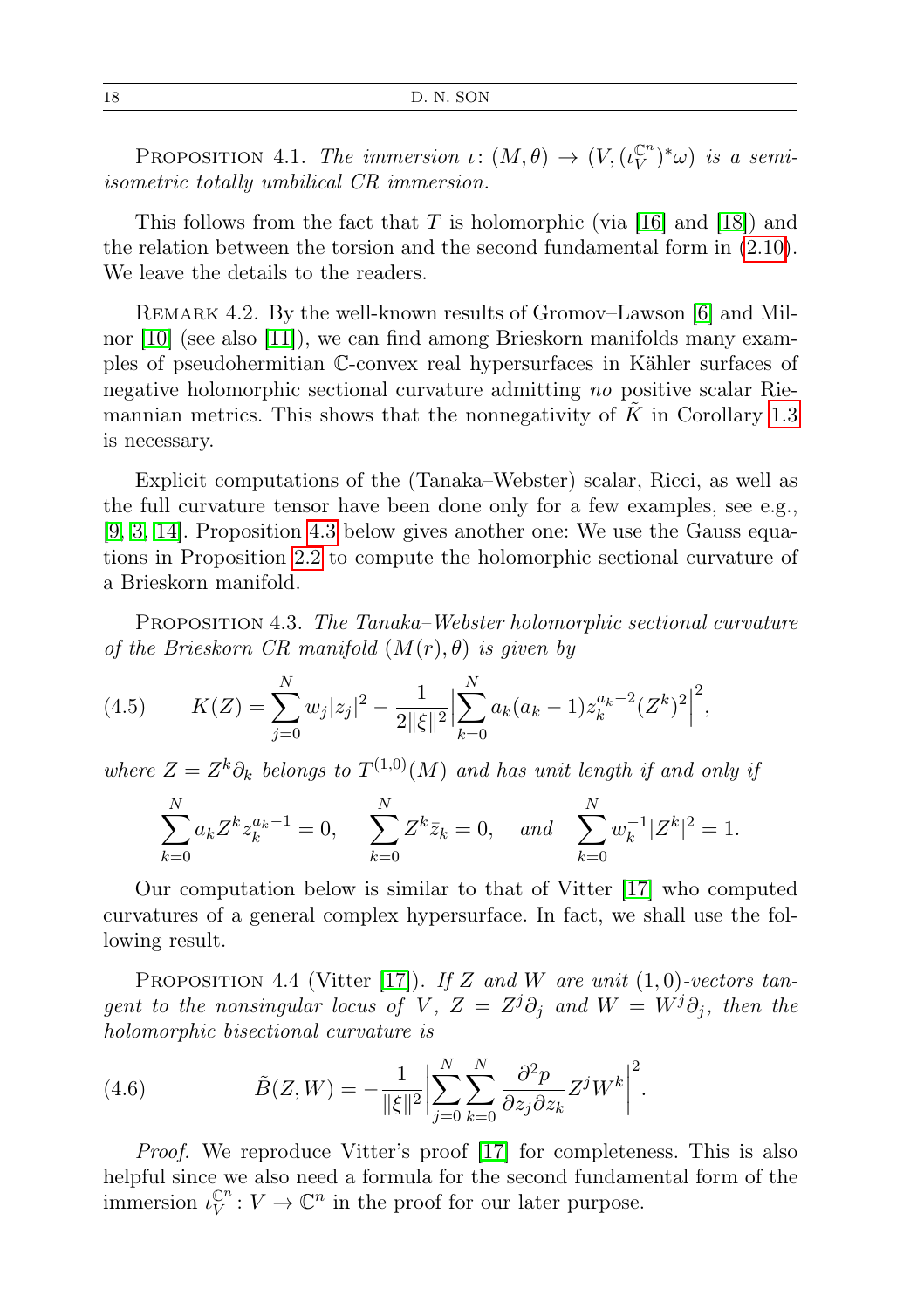For any  $X = X^j \partial_j \in T^{(1,0)}(V)$   $(q \in V)$ , we must have

$$
0 = X(p) = \sum_{j=0}^{N} X^j \frac{\partial p}{\partial z_j} = \sum_{j=0}^{N} w_j^{-1} X^j \left( w_j \frac{\partial p}{\partial z_j} \right).
$$

Therefore, if

$$
\xi = \sum_{j=1}^{N} w_j \left( \frac{\overline{\partial p}}{\partial z_j} \right) \frac{\partial}{\partial z_j},
$$

then  $N := \xi / ||\xi||$  is a  $(1, 0)$ -normal vector of V.

For any  $(0, 1)$ -vector  $\overline{W}$  that is tangent to V, we have

$$
\tilde{\nabla}_{\overline{W}}N = \tilde{\nabla}_{\overline{W}}\left(\frac{\xi}{\|\xi\|}\right) = \left(\overline{W}\left(\frac{1}{\|\xi\|}\right)\right)\xi + \left(\frac{1}{\|\xi\|}\right)\tilde{\nabla}_{\overline{W}}\xi.
$$

Since  $\partial/\partial z_j$  is parallel with respect to  $\overline{\nabla}$ , we have

$$
\tilde{\nabla}_{\overline{W}} \xi = \sum_{j=0}^{N} \left( \overline{W} \left( w_j \frac{\overline{\partial p}}{\partial z_j} \right) \right) \frac{\partial}{\partial z_j} = \sum_{j=0}^{N} \left( \sum_{k=0}^{N} \overline{W}^k w_j \left( \frac{\overline{\partial^2 p}}{\partial z_j \partial z_k} \right) \right) \frac{\partial}{\partial z_j}.
$$

Therefore, for any  $\overline{Y} = \overline{Y}^j \partial_{\overline{j}},$  we have

$$
\langle \tilde{\nabla}_{\overline{W}} \xi, \overline{Y} \rangle = \sum_{j=0}^{N} w_j^{-1} \left( \sum_{k=0}^{N} \overline{W}^k w_j \left( \frac{\partial^2 p}{\partial z_j \partial z_k} \right) \right) \overline{Y}^j
$$
  
= 
$$
\sum_{j=0}^{N} \sum_{k=0}^{N} \overline{W}^k \left( \frac{\partial^2 p}{\partial z_j \partial z_k} \right) \overline{Y}^j.
$$

If  $\overline{Y}$  is tangent to V, then by the Weingarten formula, we have

$$
\langle N, \mathbb{I}_{V}^{\mathbb{C}^{N}}(\overline{W}, \overline{Y}) \rangle = -\langle \tilde{\nabla}_{\overline{W}} N, \overline{Y} \rangle
$$
  

$$
= -\frac{1}{\|\xi\|} \sum_{j=0}^{N} \sum_{k=0}^{N} \overline{W}^{k} \left( \frac{\partial^{2} p}{\partial z_{j} \partial z_{k}} \right) \overline{Y}^{j}.
$$

<span id="page-18-0"></span>Thus,

(4.7) 
$$
\mathbb{I}_{V}^{\mathbb{C}^{N}}(\overline{W},\overline{Y})=-\frac{1}{\|\xi\|}\bigg(\sum_{j=1}^{N}\sum_{k=1}^{N}\overline{W}^{k}\bigg(\overline{\frac{\partial^{2}p}{\partial z_{j}\partial z_{k}}}\bigg)\overline{Y}^{j}\bigg)\overline{N},
$$

where

$$
\|\xi\|^2 = \sum_{j=0}^N w_j \left| \frac{\partial p}{\partial z_j} \right|^2.
$$

Thus, the Gauss equation for Kähler submanifolds together with [\(4.7\)](#page-18-0) yields the desired formula  $(4.6)$  immediately.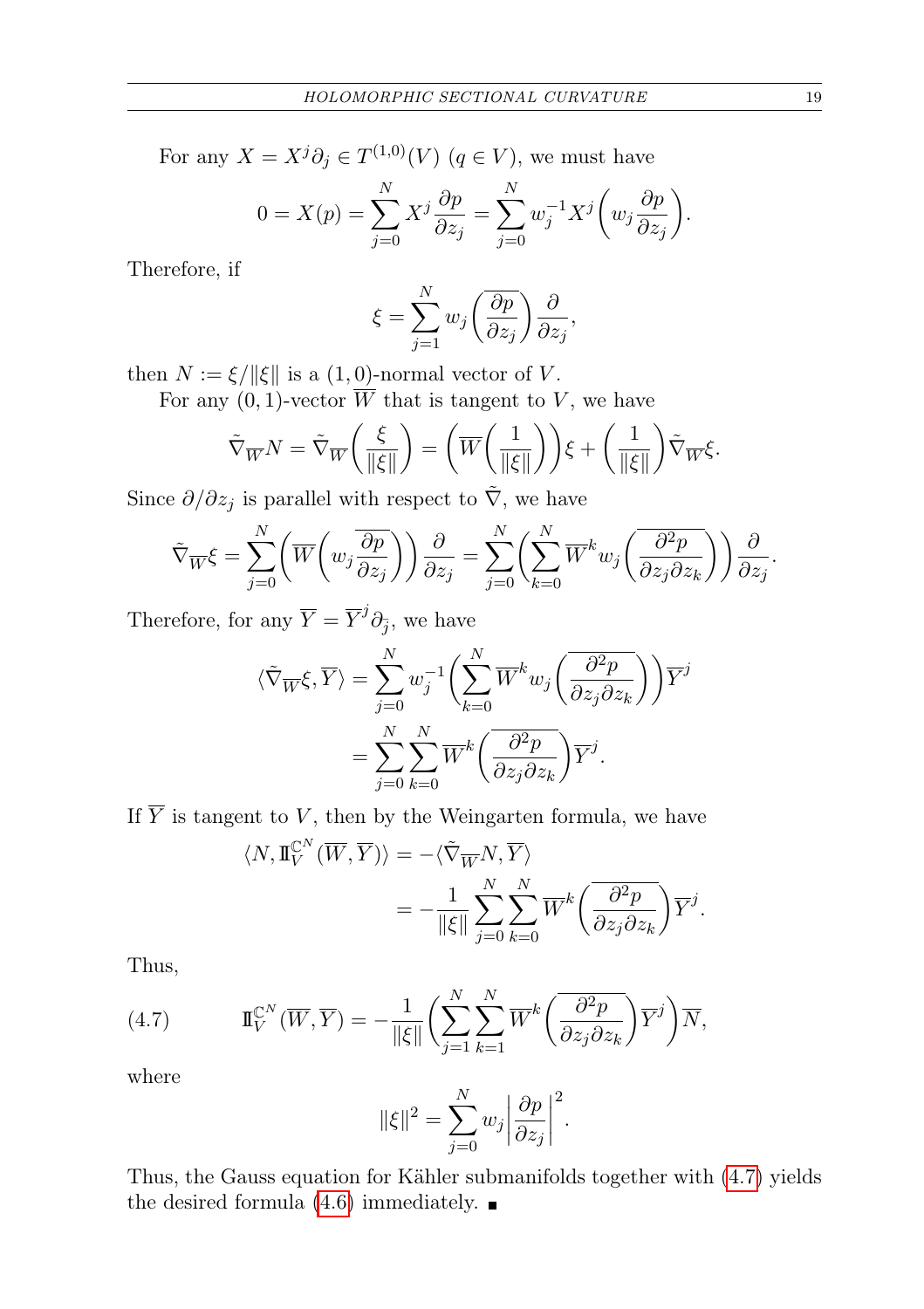*Proof of Proposition [4.3.](#page-17-0)* When  $p$  is the Brieskorn–Pham polynomial given in [\(4.1\)](#page-16-0) we have

$$
\|\xi\|^2 = d \sum_{j=0}^N a_j |z_j|^{2a_j - 2},
$$

and, by Vitter's formula above, the holomorphic bisectional curvature of the Brieskorn–Pham variety is

$$
\tilde{B}(Z,W) = -\frac{1}{\|\xi\|^2} \Big| \sum_{k=0}^{N} a_k (a_k - 1) z_k^{a_k - 2} Z^k W^k \Big|^2.
$$

Consider the CR immersion  $\iota_M^V: M \to V$ . As  $(M, \theta)$  has vanishing torsion, we have

<span id="page-19-0"></span>
$$
0 = \langle \tau Z, W \rangle = -\langle H, \mathbf{I}_M^V(Z, W) \rangle,
$$

and since the normal bundle  $N^{(1,0)}(M)$  in  $T^{(1,0)}(V)$  has 1-dimensional fibers while  $H \neq 0$ , we have

(4.8) 
$$
\mathbb{I}_{M}^{V}(Z, W) = 0, \quad \forall Z, W \in T^{(1,0)}(M).
$$

If H is the (1,0)-mean curvature vector of the immersion  $\iota_M^{\mathbb{C}^n}$  and T is the Reeb field, then by [\[14\]](#page-21-3),  $iT = H - \overline{H}$  and thus (by [\(4.4\)](#page-16-1))

(4.9) 
$$
H = -\sum_{j=0}^{N} w_j z_j \frac{\partial}{\partial z_j}.
$$

The restriction of H to M is the  $(1,0)$ -mean curvature vector of the immersion  $\iota_M^V$ . Then

$$
B(Z,W) = \frac{1}{2}\tilde{B}(Z,W) + \frac{1}{2}|H|^2(1+\langle Z,\overline{W}\rangle^2).
$$

From this, equation  $(4.9)$ , and the formula of Vitter  $(4.6)$  we obtain the formula for the holomorphic bisectional curvature:

$$
B(Z,W) = \frac{1}{2}(1+\langle Z,\overline{W}\rangle)^2 \sum_{j=0}^N w_j |z_j|^2 - \frac{1}{2||\xi||^2} \Big|\sum_{k=0}^N a_k (a_k - 1) z_k^{a_k - 2} Z^k W^k \Big|^2,
$$

which reduces to the desired formula [\(4.5\)](#page-17-2) for the holomorphic sectional curvature by setting  $Z = W$ .

We conclude this section by pointing out a quite interesting property of the Brieskorn manifolds, the nowhere CR umbilicity. On a Levi-nondegerate CR manifold of dimension at least 5 a point p is said to be  $CR$  umbilical if the Chern–Moser–Weyl tensor (i.e., the completely tracefree part of the Tanaka– Webster curvature tensor  $R_{\alpha\bar{\beta}\gamma\bar{\sigma}}$  [\[18\]](#page-21-1)) with respect to some (equivalently, to any) pseudohermitian structure  $\theta$  vanishes at p. The Chern–Moser–Weyl tensor and CR umbilicality are important biholomorphic invariants. Compact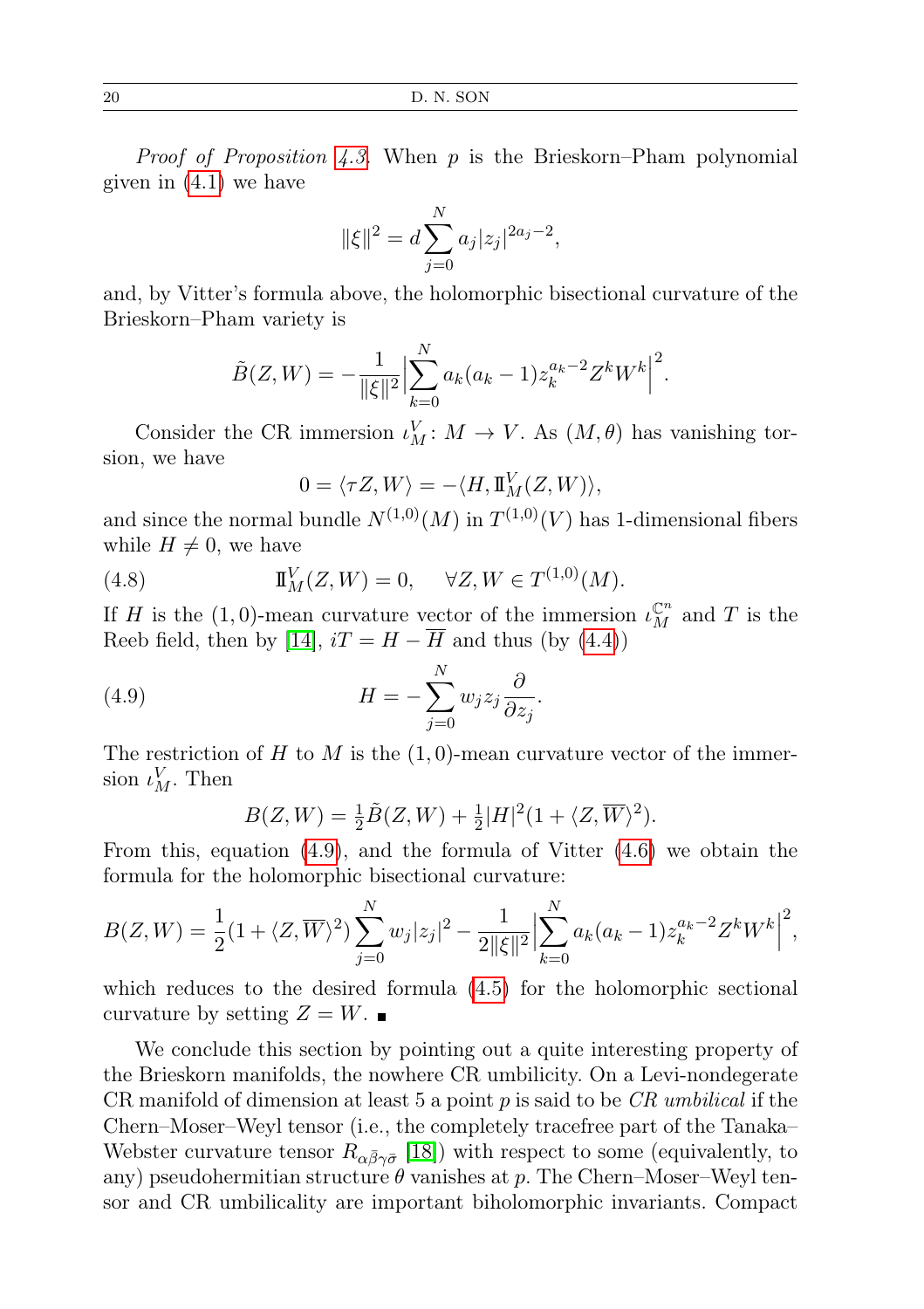nowhere CR umbilical CR manifolds are interesting as they admit a distinguished contact form, the principal contact form, with respect to which the Chern–Moser–Weyl tensor has unit norm. The first known examples of such manifolds were given by Webster [\[19\]](#page-21-11). They are the generic real ellipsoids in complex space. Webster also proved that the corresponding Reeb fields are "completely integrable." A principal contact form, if it exists, is useful for studying CR (or biholomorphic) equivalences of CR manifolds (or the complex domains they bound); see, e.g., [\[12,](#page-21-9) Section 5].

The Brieskorn manifolds give a wealth of examples of nowhere CR umbilical manifolds.

COROLLARY 4.5. Let  $a = (a_0, a_1, \ldots, a_N)$ ,  $N \geq 3$ , and let  $M(r)$  be the Brieskorn manifold. If  $a_k \geq 2$  for all k, then the Chern–Moser–Weyl tensor of M never vanishes and hence M admits a unique principal contact form.

*Proof.* Since  $(M, \theta)$  is totally umbilical in V, from Proposition [4.1](#page-17-3) we have

(4.10) 
$$
\operatorname{tf} \mathbb{I}_{M}^{\mathbb{C}^{N}} = \operatorname{tf} \mathbb{I}_{V}^{\mathbb{C}^{N}}|_{M}
$$

where tf denotes the trace-free part of a tensor. Equation  $(4.7)$  above shows that tf  $\mathbb{I}_{V}^{\mathbb{C}^{N}}|_{M}$  never vanishes on M if  $a_{k} \geq 2$  for all k. Thus the assertion follows from [\[14,](#page-21-3) Proposition 3.3].  $\blacksquare$ 

Acknowledgements. The author was supported by the Austrian Science Fund FWF-project M 2472-N35.

### REFERENCES

- <span id="page-20-2"></span>[\[1\]](http://dx.doi.org/10.1007/978-3-0348-7871-5_2) M. Andersson, M. Passare and R. Sigurdsson, Complex Convexity and Analytic Functionals, Progr. Math. 225, Birkhäuser, Basel, 2004.
- <span id="page-20-3"></span>[\[2\]](http://dx.doi.org/10.1007/s00209-020-02471-2) H.-D. Cao, S.-C. Chang and C.-W. Chen,  $C_0$ -positivity and a classification of closed three-dimensional CR torsion solitons, Math. Z. 296 (2020), 1065–1080.
- <span id="page-20-0"></span>[\[3\]](http://dx.doi.org/10.1215/00127094-1902154) S. Chanillo, H.-L. Chiu and P. Yang, Embeddability for 3-dimensional Cauchy–Riemann manifolds and CR Yamabe invariants, Duke Math. J. 161 (2012), 2909–2921.
- <span id="page-20-1"></span>[4] S. Chanillo, H.-L. Chiu and P. Yang, Embedded three-dimensional CR manifolds and the non-negativity of Paneitz operators, in: Geometric Analysis, Mathematical Relativity, and Nonlinear Partial Differential Equations (Atlanta, GA, and Knoxville, TN, 2009–2011), Contemp. Math. 599, Amer. Math. Soc., 2013, 65–82.
- <span id="page-20-6"></span>[\[5\]](http://dx.doi.org/10.4310/CAG.2004.v12.n3.a6) P. Ebenfelt, X. Huang and D. Zaitsev, Rigidity of CR-immersions into spheres, Comm. Anal. Geom. 12 (2004), 631–670.
- <span id="page-20-4"></span>[\[6\]](http://dx.doi.org/10.1007/BF02953774) M. Gromov and H. B Lawson, Positive scalar curvature and the Dirac operator on complete Riemannian manifolds, Publ. Math. Inst. Hautes Études Sci. 58 (1983), 83–196.
- <span id="page-20-5"></span>[\[7\]](http://dx.doi.org/10.1007/s00209-017-1922-z) S.-Y. Li, G. Lin and D. N. Son, The sharp upper bounds for the first positive eigenvalue of the Kohn–Laplacian on compact strictly pseudoconvex real hypersurfaces, Math. Z. 288 (2018), 949–963.